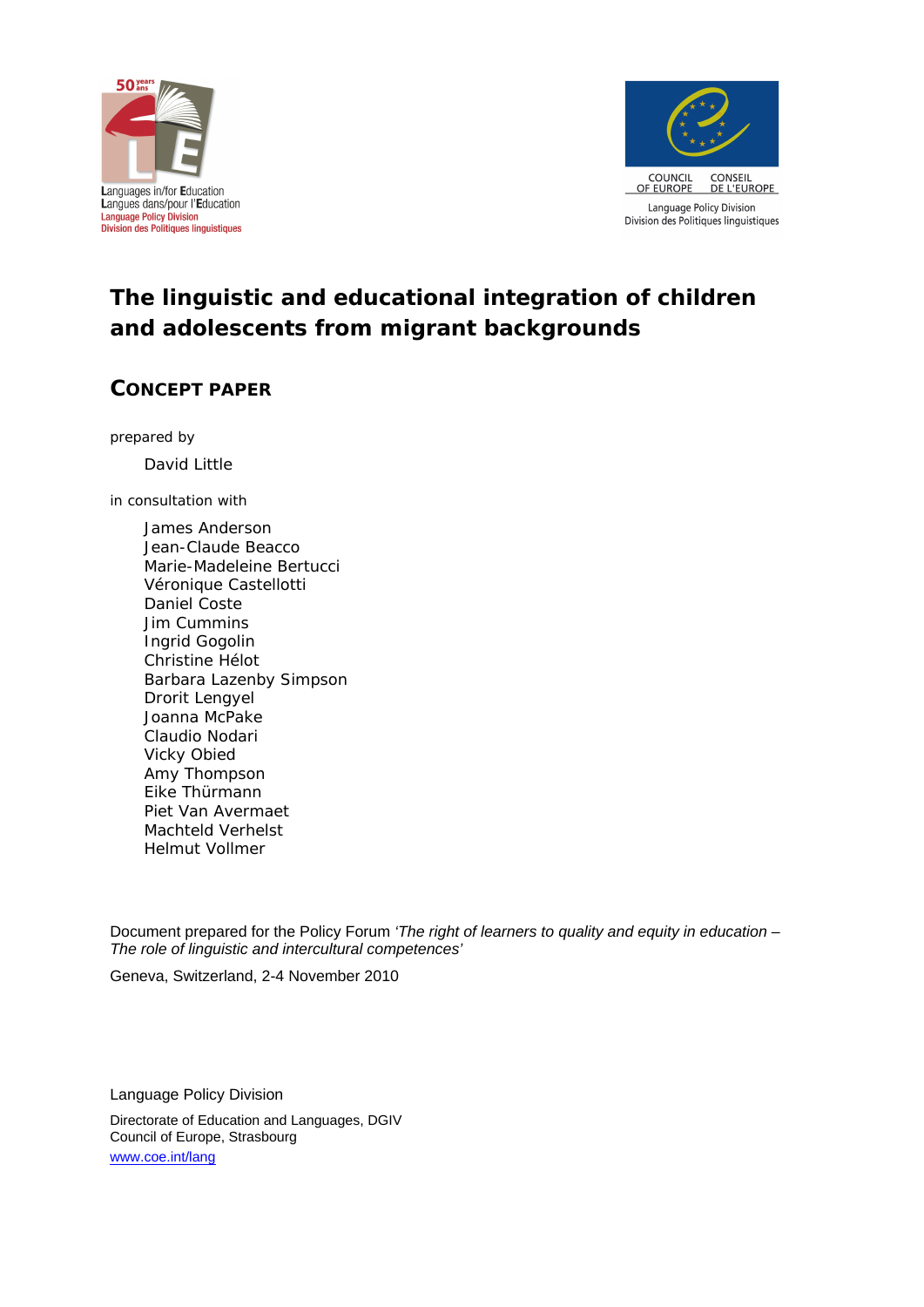List of studies and resources accompanying this concept paper:

- *1.* Language diagnostics in multilingual settings with respect to continuous assessment procedures as accompaniment of learning and teaching *– Drorit Lengyel*
- *2.* Languages of schooling: focusing on vulnerable learners *Eike Thürmann, Helmut Vollmer and Irene Pieper*
- *3.* Migrant pupils and formal mastery of the language of schooling: variations and representations – *Marie-Madeleine Bertucci*
- *4.* Capitalising on, activating and developing plurilingual and pluricultural repertoires for better school integration *– Véronique Castellotti and Danièle Moore*
- *5.* Professional development for staff working in multilingual schools – *Jim Anderson, Christine Hélot, Joanna McPake and Vicky Obied*
- *6.* Co-operation, management and networking: effective ways to promote the linguistic and educational integration of children and adolescents from migrant backgrounds - *Christiane Bainski, Tanja Kaseric, Ute Michel, Joanna McPake and Amy Thompson*

© Council of Europe, September 2010

The opinions expressed in this work are those of the authors and do not necessarily reflect the official policy of the Council of Europe.

All correspondence concerning this publication or the reproduction or translation of all or part of the document should be addressed to the Director of Education and Languages of the Council of Europe (Language Policy Division) (F-67075 Strasbourg Cedex or [decs-lang@coe.int](mailto:decs-lang@coe.int)).

The reproduction of extracts is authorised, except for commercial purposes, on condition that the source is quoted.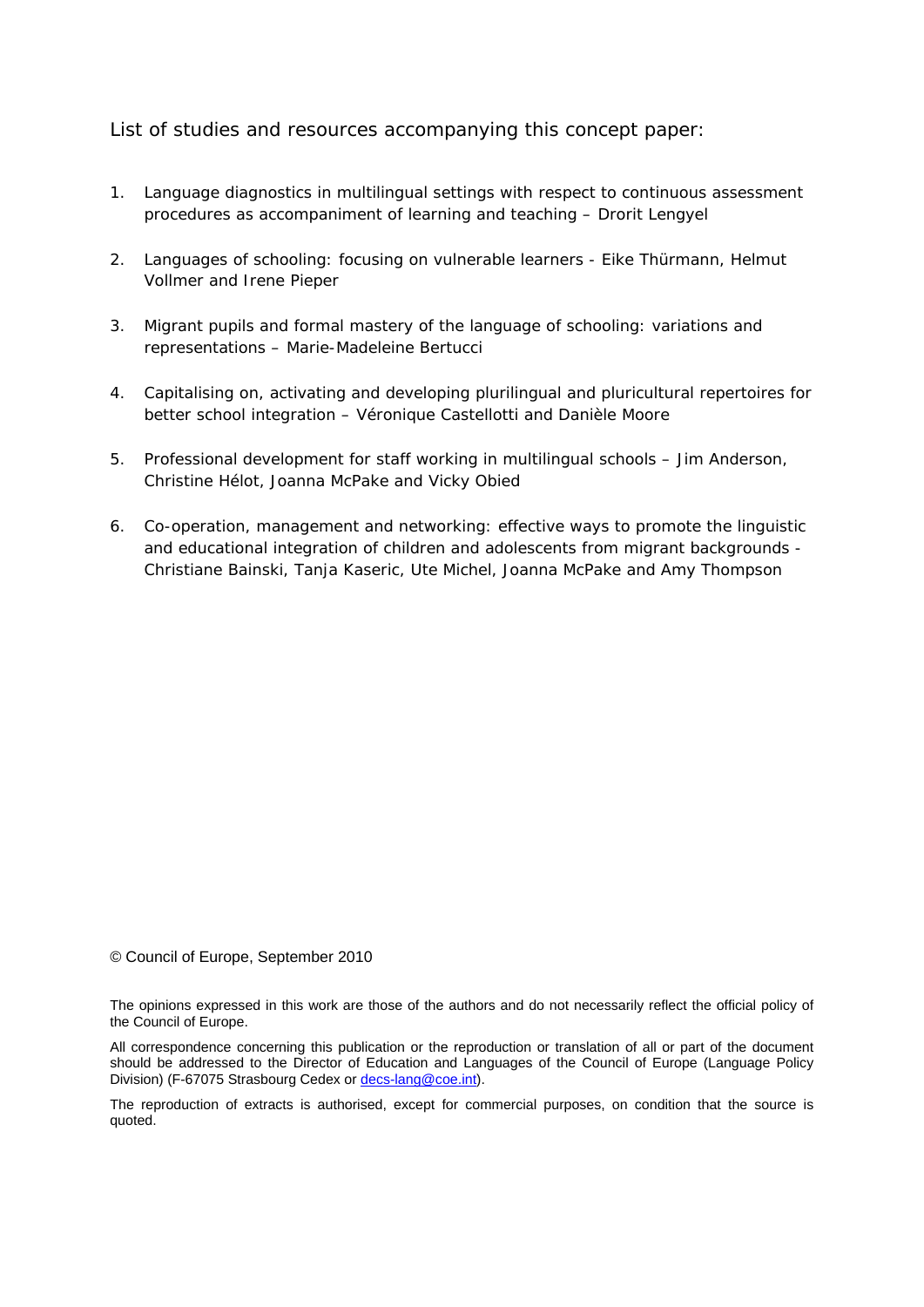## *Table of contents*

| 1            | Council of Europe policy relating to children and adolescents from                                                                        |    |
|--------------|-------------------------------------------------------------------------------------------------------------------------------------------|----|
|              |                                                                                                                                           |    |
|              | 1.2. The White Paper on Intercultural Dialogue and the European Commission                                                                |    |
|              |                                                                                                                                           |    |
| $\mathbf{2}$ | Providing for the linguistic integration and education of children and                                                                    |    |
|              |                                                                                                                                           |    |
|              |                                                                                                                                           |    |
|              | 2.3 Acknowledging cultural and linguistic diversity in the political, social and cultural                                                 |    |
|              |                                                                                                                                           |    |
|              | Migrant languages<br>2.4.1                                                                                                                | 15 |
|              | Developing migrants' proficiency in the language of schooling<br>2.4.2                                                                    | 18 |
| 3            |                                                                                                                                           |    |
|              |                                                                                                                                           |    |
|              |                                                                                                                                           |    |
|              | 3.3 Example 1 - teaching English as a second language in Irish primary schools24                                                          |    |
|              | 3.4 Example 2 - supporting the teaching and learning of Romani26                                                                          |    |
|              |                                                                                                                                           |    |
| 4            | Some studies and resources that support the integration of children and<br>adolescents from migrant backgrounds within the perspective of |    |
|              |                                                                                                                                           |    |
|              |                                                                                                                                           |    |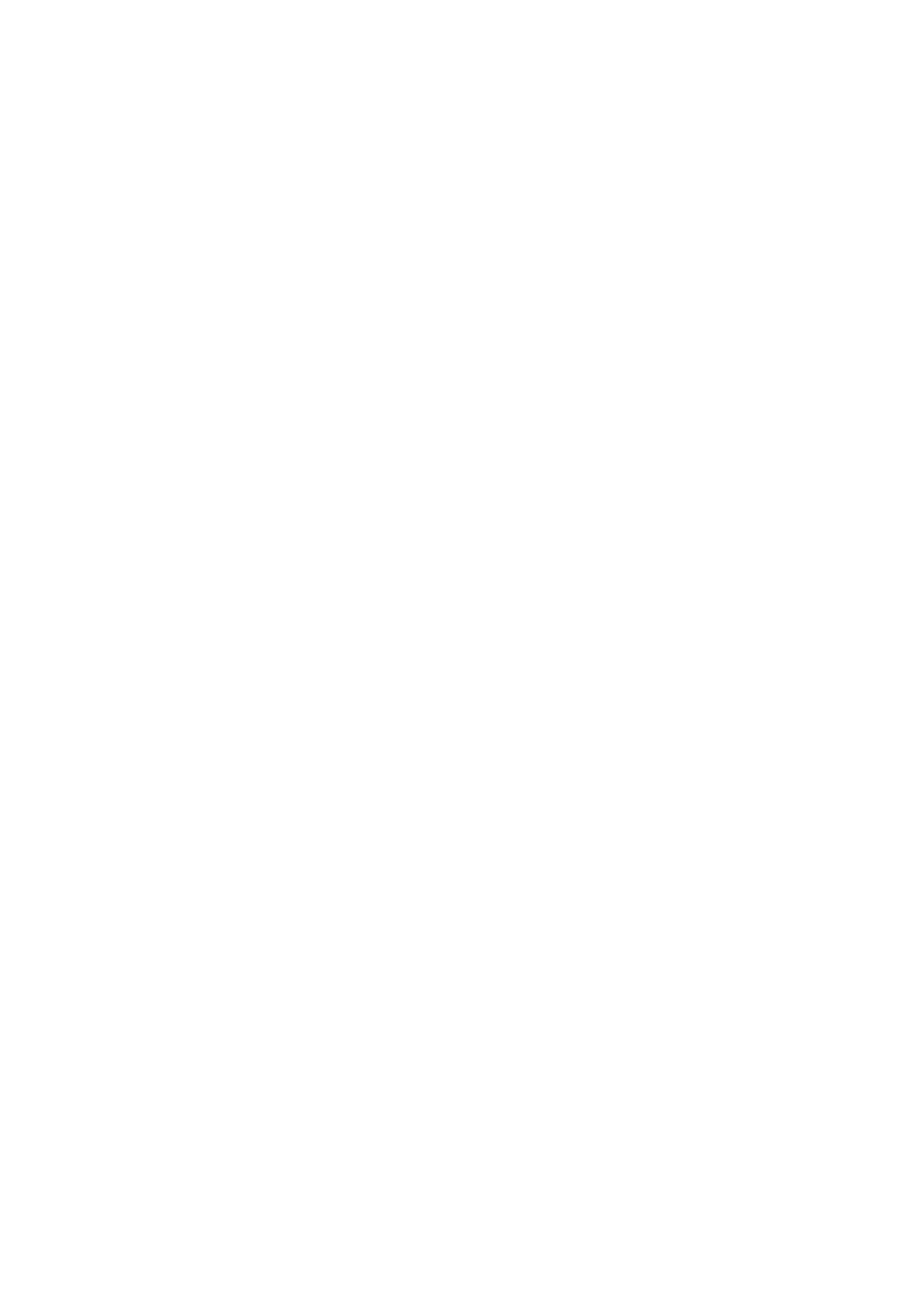## <span id="page-4-0"></span>**Introduction**

The Council of Europe's primary aim is to create a common democratic and legal area throughout the continent, ensuring respect for its fundamental values: human rights, democracy and the rule of law. All the organisation's actions are shaped by these values and by an enduring concern with social inclusion, social cohesion and respect for diversity.

The Third Summit of Heads of State and Government of the Council of Europe's then 46 member states took place in Warsaw in May 2005. In the Summit Declaration Europe's leaders committed themselves to ensuring that cultural diversity becomes a source of mutual enrichment, to protecting the rights of national minorities, and to securing the free movement of persons. The Declaration includes the following paragraph:

*We are determined to build cohesive societies by ensuring fair access to social rights, fighting exclusion and protecting vulnerable social groups. … We are resolved to strengthen the cohesion of our societies in its social, educational, health and cultural dimensions.*

From the perspective of social inclusion and social cohesion, the integration and education of children and adolescents from migrant backgrounds is one of the most urgent challenges facing Council of Europe member states. The challenge takes more than one form. Migrant children and adolescents who are already of school-going age when they arrive in the host country, are likely to be beginners in the language of schooling; whereas those who were born in the host country or arrived before starting school may be conversationally fluent in the language of schooling but find it difficult to access the academic language that is a precondition for educational success. Member states also face the challenge of maintaining and developing the first language proficiency of migrant children and adolescents, including the acquisition of literacy.

The Language Policy Division's project *Languages in Education/Languages for Education*  (LE)<sup>1</sup> believes that these challenges are transversal. Any adequate attempt to respond to them must take account of the full range of curricula and all varieties of linguistic competence and communication that those curricula require pupils to master. The present document aims to provide a point of entry to the project and its tools from the perspective of the needs of children and adolescents from migrant backgrounds. Chapter 1 summarises the Council of Europe's general policy regarding the linguistic integration of migrants, sketches the main arguments of the White Paper on Intercultural Dialogue, *Living together as equals in dignity* (2008),<sup>2</sup> and introduces the concept of plurilingual and intercultural education, which is fundamental to the LE project. Within this multidimensional framework, Chapter 2 seeks to identify the policy and implementation challenges that confront member states. Chapter 3 explains how the *Common European Framework of Reference for Languages* and the European Language Portfolio have been adapted to support the language learning of migrant children and adolescents who are beginners in the language of schooling and the development of curricula and learning materials for Romani. It also draws attention to the existence of other curriculum and assessment frameworks designed for use in this domain. Finally, Chapter 4 briefly introduces the different dimensions of educational and linguistic integration addressed by the studies and resources that complement this document.

*<sup>1</sup>* Available *at* <http://www.coe.int/lang>

<sup>&</sup>lt;sup>2</sup> Available at <http://www.coe.int/dialogue>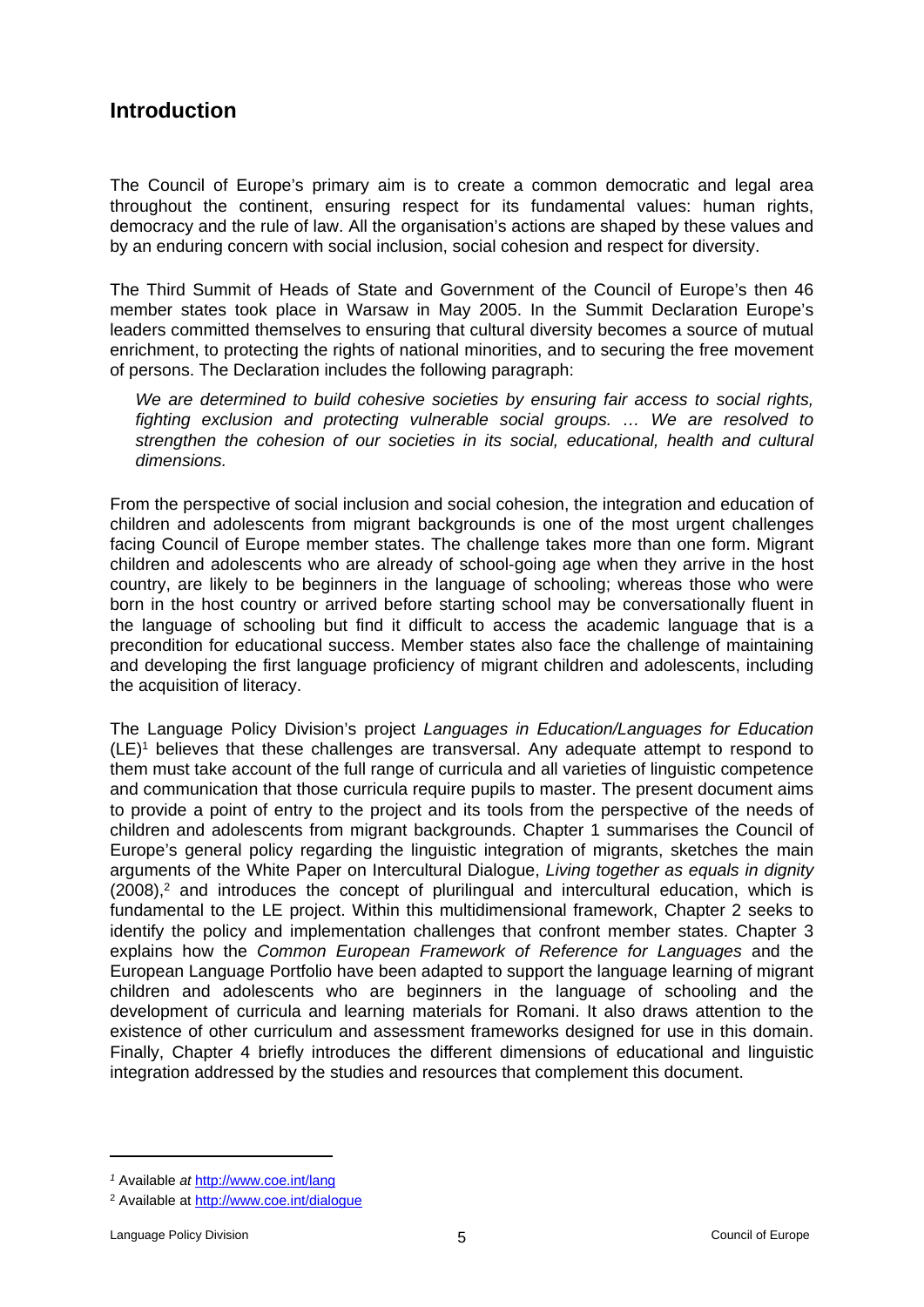## <span id="page-5-0"></span>**1 Council of Europe policy relating to children and adolescents from migrant backgrounds**

### <span id="page-5-1"></span>**1.1. General policy orientation**

The Council of Europe's commitment to human rights, democracy and the rule of law generates concern for social inclusion and social cohesion, which depend on access and participation, both of which in turn depend on effective communication. Hence the Council of Europe's emphasis on the responsibility of member states to provide appropriate language education for migrants. Article 19 of the European Social Charter (revised, 1996) refers to the signatories' undertaking

- *11 to promote and facilitate the teaching of the national language of the receiving state or, if there are several, one of these languages, to migrant workers and members of their families;*
- *12 to promote and facilitate, as far as practicable, the teaching of the migrant worker's mother tongue to the children of the migrant worker.*

According to the Explanatory Report on the Social Charter, these two paragraphs were added to the 1996 version because they were considered important "*for the protection of migrant workers' health and safety at work and for the guarantee of their rights in other respects relating to work, as well as in facilitating their integration and that of their families*" (§ 11) and because of "*the importance for the children of migrant workers of maintaining their cultural and linguistic heritage, inter alia, in order to provide them with a possibility of reintegration if and when the migrant worker returns home*" (§ 12).

This broad human rights perspective has been reiterated in a succession of recommendations and resolutions from the Committee of Ministers and the Parliamentary Assembly.<sup>3</sup> For example, Recommendation 1740 (2006) of the Parliamentary Assembly, on the place of the mother tongue in school education, states:

- *4. It would be desirable to encourage, as far as possible, young Europeans to learn their mother tongue (or main language) when this is not an official language of their country.*
- *5. At the same time, every young European has the duty to learn an official language of the country of which he or she is a citizen.*

These responsibilities are clearly set out in the European Charter for Regional or Minority Languages (1992; article 8.1) and the Framework Convention for the Protection of National Minorities (1995; article 14.2), both of which state that the teaching of regional or minority languages should be without prejudice to the teaching of the official language(s) of the state. Recommendation CM/Rec(2008)4 of the Committee of Ministers is specifically concerned with the social, employment and other disadvantages that accrue to migrant children and adolescents who do not develop adequate proficiency in a/the language of the host society. It invites the governments of member states to

*… introduce into their policy and practice measures to improve the integration of newlyarrived children of migrants into the educational system, provide children of migrants with adequate language skills at a preschool level, prepare children of migrants and of immigrant background approaching school-leaving age for a successful transition from school to the labour market, and overcome the difficulties faced by these children living in segregated areas and disadvantaged areas.*

<sup>3</sup> For an overview see *[Extracts from Council of Europe Conventions and Recommendations / Resolutions](http://www.coe.int/t/dg4/linguistic/migrants2_EN.asp?)* ([www.coe.int/lang](http://www.coe.int/lang)  $\rightarrow$  Resources  $\rightarrow$  Recommendations and Resolutions)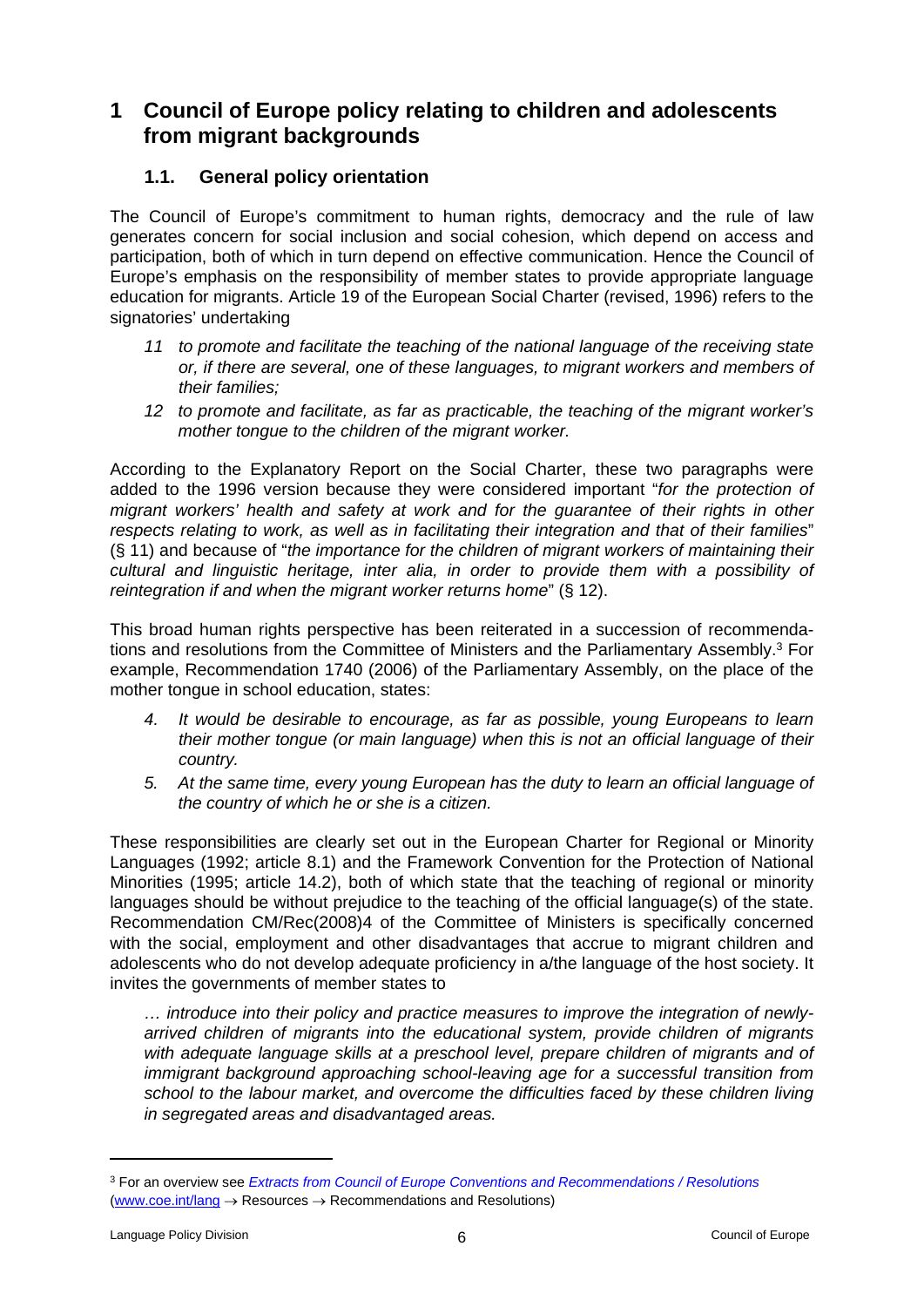#### <span id="page-6-0"></span>**1.2. The White Paper on Intercultural Dialogue and the European Commission against Racism and Intolerance (ECRI)**

The Council of Europe's policy on the linguistic integration and education of children and adolescents from migrant backgrounds reflects the organisation's view that integration is a two-way process. The same view underpins the White Paper on Intercultural Dialogue (2008), which defines social cohesion as "*the capacity of a society to ensure the welfare of all its members, minimising disparities and avoiding polarisation*", and integration as "*a twosided process and as the capacity of people to live together with full respect for the dignity of each individual, the common good, pluralism and diversity, non-violence and solidarity, as*  well as their ability to participate in social, cultural, economic and political life".<sup>4</sup> The White Paper recognises the need for "*a pro-active, structured and widely shared effort in managing*  cultural diversity",<sup>5</sup> and proposes intercultural dialogue as "a major tool to achieve this aim".<sup>6</sup>

The White Paper defines intercultural dialogue as "*a process that comprises an open and respectful exchange of views between individuals and groups with different ethnic, cultural, religious and linguistic backgrounds and heritage, on the basis of mutual understanding and respect*".<sup>7</sup> Intercultural dialogue is seen as, inter alia, a means of promoting "*personal growth*  and transformation";<sup>8</sup> from the perspective of the individual it is "*important in managing multiple cultural affiliations in a multicultural environment*" and "*a mechanism to constantly achieve a new identity balance, responding to new openings and experiences and adding new layers to identity without relinquishing one's roots*".<sup>9</sup>

The White Paper has transversal implications for school education, in particular the development of an intercultural dimension across the curriculum, but especially in "*history, language education and the teaching of religious and convictional facts*".<sup>10</sup> It provides a larger policy framework for the elaboration of approaches to language education that promote a positive attitude to linguistic diversity and support the development of pupils' linguistic repertoires and their capacity to interact with people from other languages and cultures. The 2008 report of the European Commission against Racism and Intolerance reaffirms the Council of Europe's view that "successful integration is a two-way process, a process of mutual recognition, which bears no relation to assimilation".<sup>11</sup> The report notes that "the tone of the political debate has not only hardened considerably, but also tends to stigmatise entire communities, including nationals of immigrant backgrounds";<sup>12</sup> and it expresses concern that "the debate and measures around integration in many countries in Europe have continued to focus almost exclusively on actual or perceived 'deficiencies' among the minority population and ignore both the economic, social and cultural contributions made by minority groups and the lack of effort made by the majority population to integrate them".<sup>13</sup> (pp.11–12).

<sup>4</sup> White Paper on Intercultural Dialogue, *Living together as equals in dignity*, 1.4, p.10.

<sup>5</sup> Ibid., 2.1, p.12.

<sup>6</sup> Ibid., 2.1, p.12.

<sup>7</sup> Ibid., 3.1, p.16.

<sup>8</sup> Ibid., 3.1, p.16.

<sup>9</sup> Ibid., 3.2, p.17.

<sup>10</sup> Ibid., 4.3.2, p.29.

*<sup>11</sup>* Strasbourg: Council of Europe, 2009, p.12.

*<sup>12</sup> Ibid., p.10*

*<sup>13</sup> Ibid., p.12.*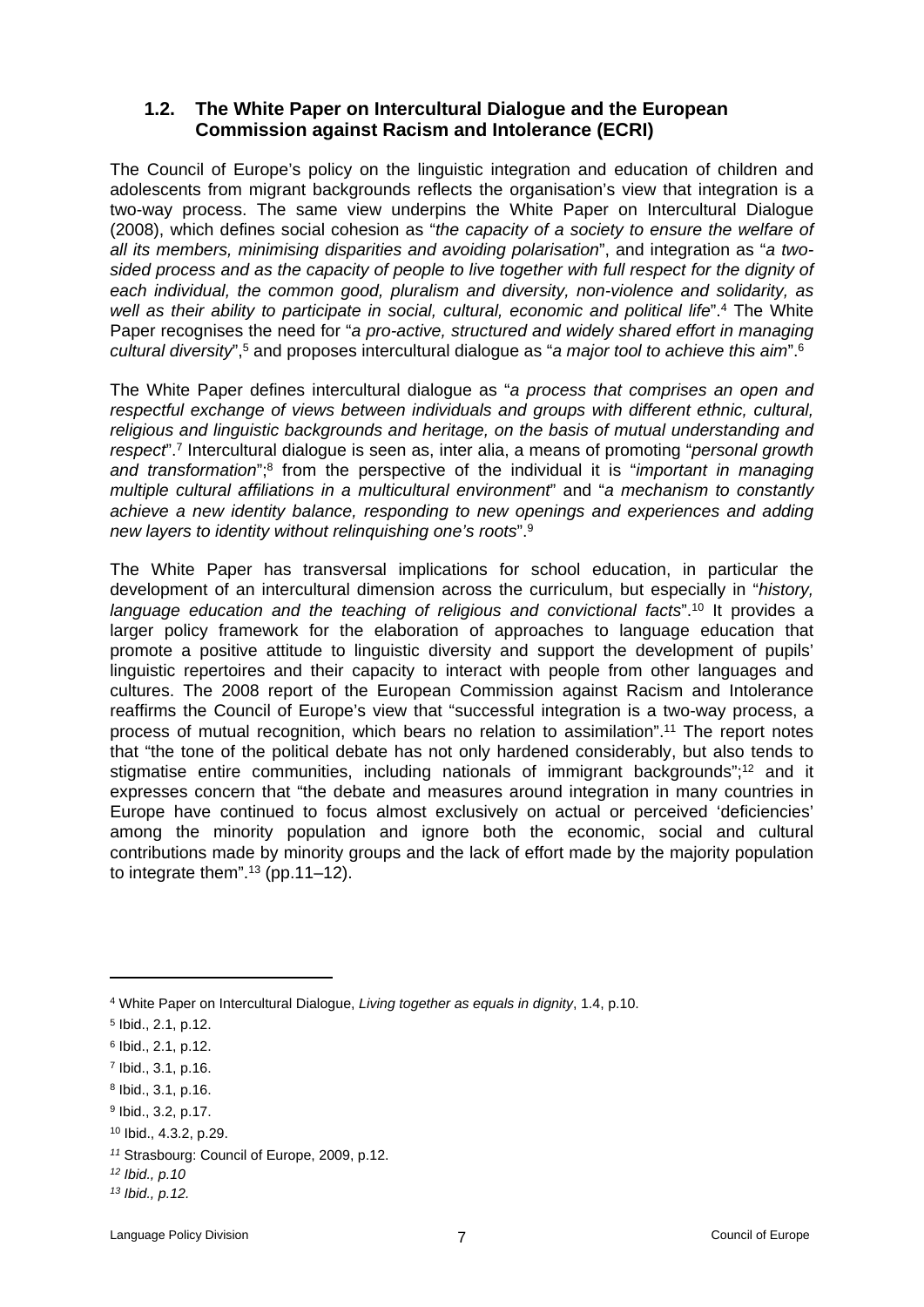Key reference documents:

White Paper on Intercultural Dialogue, *Living together as equals in dignity*, Strasbourg: Council of Europe, 2008.

[Annual Report](http://www.coe.int/t/dghl/monitoring/ecri/activities/annual%20report%202008.pdf) on ECRI's Activities, Strasbourg: Council of Europe, 2009. Available online at [www.coe.int/ECRI](http://www.coe.int/ECRI)

European Social Charter. Available online at www.coe.int/socialcharter

### <span id="page-7-0"></span>**1.3. Plurilingual and intercultural education**

The Language Policy Division launched the project *Languages in Education/Languages for Education* (LE) as part of the follow-up to the [Third Summit](http://www.coe.int/t/dcr/summit/20050517_decl_varsovie_EN.asp) of Heads of State and Government (Warsaw, May 2005). The project supports social cohesion and intercultural dialogue by promoting plurilingual and intercultural education, which is based on the recognition that all languages and cultures present in the school have an active role to play in providing a quality education for all learners. Particularly concerned to foster the development of effective skills and competences in the language(s) of schooling, it is thus committed to addressing the needs of those for whom the language of schooling poses problems or is not the language they use at home.

The Council of Europe distinguishes between *plurilingual individuals*, who are capable of communicating in two or more languages, at whatever level of proficiency, and *multilingual regions or societies*, where two or more language varieties are in use. This distinction is important because plurilingual individuals may live in overwhelmingly monolingual societies, and multilingual societies may be made up of mostly monolingual individuals. According to the *Common European Framework of Reference for Languages*, language education should aim to provide learners with plurilingual and intercultural competence, understood as "*the ability to use languages for the purposes of communication and to take part in intercultural interaction, where a person, viewed as a social agent has proficiency, of varying degrees, in several languages and experience of several cultures*".<sup>14</sup> This view is developed as follows in the Council of Europe's guide to the development of language education policies:

*The ability to use different languages, whatever degree of competence they have in each of them, is common to all speakers. And it is the responsibility of education systems to make all Europeans aware of the nature of this ability, which is developed to a greater or lesser extent according to individuals and contexts, to highlight its value, and to develop it in early years of schooling and throughout life. Plurilingualism forms the basis of communication in Europe, but above all, of positive acceptance, a prerequisite for maintaining linguistic diversity. The experience of plurilingualism also provides all European citizens with one of the most immediate opportunities in which to actually experience Europe in all its diversity. Policies which are not limited to managing language diversity but which adopt plurilingualism as a goal may also provide a more concrete basis for democratic citizenship in Europe: it is not so much mastery of a particular language or languages which characterises European citizens (and the citizens of many other political and cultural entities) as a plurilingual, pluricultural competence which ensures communication, and above all, results in respect for each language.*<sup>15</sup>

<sup>14</sup> *[Common European Framework of Reference for Languages](http://www.coe.int/t/dg4/linguistic/Source/Framework_EN.pdf)*, p.168 (<http://www.coe.int/lang>)

<sup>15</sup> *From Linguistic Diversity to Plurilingual Education: [Guide for the development of language education policies in](http://www.coe.int/t/dg4/linguistic/Guide_niveau3_EN.asp#TopOfPage)  [Europe](http://www.coe.int/t/dg4/linguistic/Guide_niveau3_EN.asp#TopOfPage)* (2007), p.10; available at <http://www.coe.int/lang> → Policy instruments → Policy guide and studies.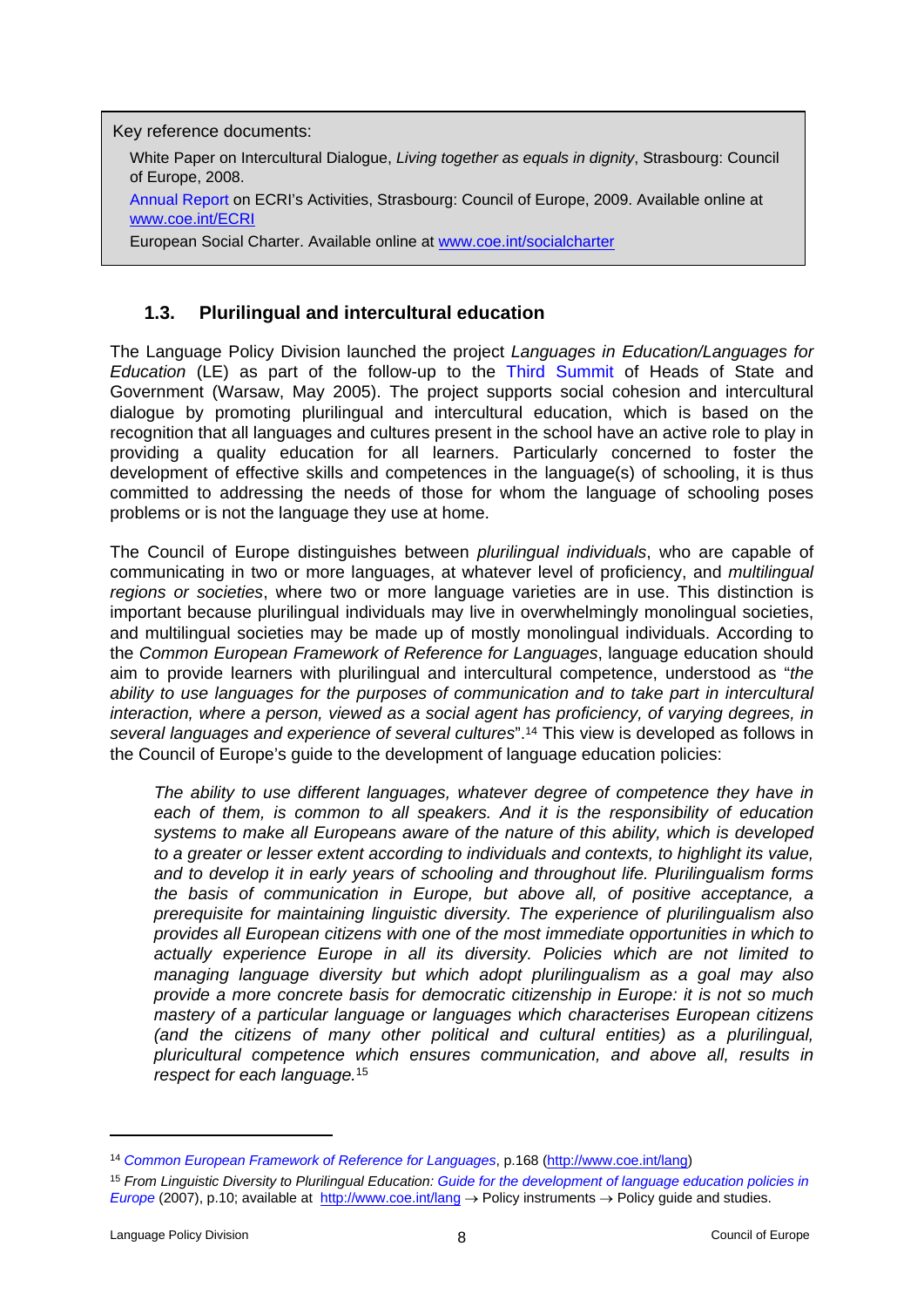This argument assumes that everyone has the potential to be plurilingual because plurilingual competence is a consequence of our inbuilt language capacity. Education, whatever form it takes, should seek to ensure the harmonious development of the individual's plurilingual competence in the same way as it seeks to promote the development of his or her physical, cognitive, vocational and creative abilities. The argument also assumes that an individual's plurilingual repertoire comprises various languages (learnt in childhood or at a later stage, naturalistically, through tuition or through self-directed study) in which he or she has acquired various skills (listening, reading, conversation, etc.) at different levels of proficiency. The languages in the repertoire may be used for different purposes: communicating within the family, socialising with neighbours, working, expressing membership of a group, and so on.

According to this argument, the development of plurilingual and intercultural competence within a multilingual and multicultural educational framework is one of the foundations of democratic coexistence. It plays an essential role in the management of diversity, allows every citizen in Europe to participate effectively in the national and transnational public arena, and prevents the serious economic losses represented by the disappearance of competence in languages whose transmission the authorities have been unable to support effectively (this is especially a danger for the languages of communities recently settled in Europe). Language education policy has to strike a democratic balance between the plurilingual repertoires of indigenous minorities and immigrant groups on the one hand and "official" languages and their use on the other.

"Plurilingual and intercultural education as a right", one of the foundation documents of the LE project, locates plurilingual and intercultural education within a rationale concerning the right to education, so that language education "*becomes that element of the process of education which puts languages in the service of a quality education and in relationship with the general aims of the school and the rights of learners*".<sup>16</sup> The document insists on the central role that language plays in the process of education: "*Language is a tool for acquiring knowledge, one aspect of the development of the person, as both individual and social actor, a means of and factor in understanding and making sense of reality, and a vehicle for imaginative creativity*".<sup>17</sup> It goes on to point out that

*in a language rights perspective, all the languages and language varieties in a school have to be taken into account. These include:*

- *each pupil's own, evolving language repertoire,*
- *the official main language, as both a subject in its own right and the language of instruction for other subjects,*
- *minority, regional and immigrant languages, as parts of certain pupils' (sometimes unacknowledged) repertoires and/or parts of the school syllabus, as either subjects taught or indeed languages of instruction for other subjects,*
- *foreign languages, as subjects taught and/or medium for certain other forms of instruction (and even as part of the main repertoire of some of the pupils in the school); classical languages as subjects taught.*<sup>18</sup>

The document identifies five "*linguistic spaces*", or domains of language use, that are in contact and intersect with one another in the school: "*the linguistic repertoire of the learner, the language of schooling as a school subject, the language of schooling as a vehicle for access to other school subjects, other languages (taught and/or acknowledged as present in* 

<sup>16</sup> *D. Coste, M. Cavalli, A. Crişan & P.-H. van de Ven*, ["Plurilingual and intercultural education as a right"](http://www.coe.int/t/dg4/linguistic/langeduc/BoxB-Learner_en.asp), Strasbourg: Council of Europe, 2009, p.3

<sup>17</sup> Ibid., p.5.

<sup>18</sup> Ibid., p.5.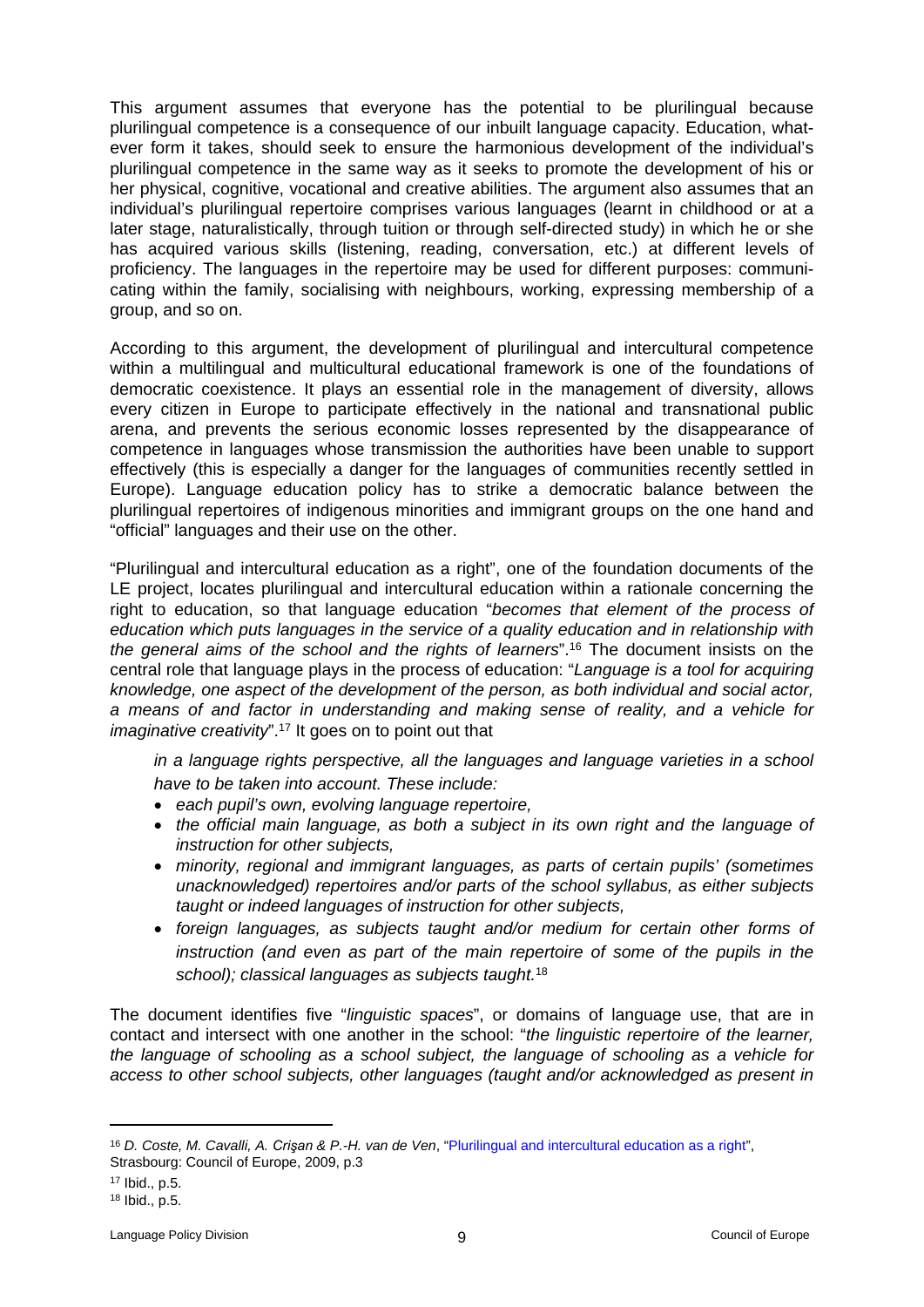*the school), social uses of language outside school*".<sup>19</sup> From the perspective of the individual's right to language education, the first of these spaces is the most important: "*The major purpose, especially if the curriculum is defined as the experiential learning trajectory that the individual follows, is to ensure that the repertoire of the learners is extended – in the framework of general educational purposes – to a growing mastery of discourses, genres and texts which are present in the other defined spaces*."<sup>20</sup> This implies that it will be necessary to adopt "*specific measures focused on particular groups of pupils, particularly migrant children*  and young persons and pupils from disadvantaged backgrounds<sup>", 21</sup> especially as regards developing their proficiency in the language of schooling in order that they have full and equal access to all curriculum subjects. At the same time, in keeping with the principle that integration is a two-way process, general language rights include "*acknowledgement of, due regard for and recognition of pupils' pre-school and out-of-school language repertoires*".<sup>22</sup>

A companion document, "Plurilingual and intercultural education as a project", points out that because linguistic plurality and diversity are part of everyday reality, "*plurilingual and intercultural education is not a 'revolution'. It takes into account above all what already exists …*".<sup>23</sup> Thus it is not to be thought of either as something that should be the preserve of a privileged elite or as a new approach to the teaching of languages. Its distinctive character derives from the following considerations:

- *all languages are … valued regardless of their status in the eyes of society (official, minority, regional languages, languages of migration etc.) and teaching status (first language, second languages, languages of origin, modern foreign languages, classical languages);*
- *the various languages forming part of learners' personal repertoires but not included in the languages of schooling are of special importance; they are languages which the school can develop through varied, plural and partial approaches, thus reinforcing learners' identity, and giving them equal opportunities for school success.*<sup>24</sup>

The need for plurilingual and intercultural education arises from the linguistic rights of the individual, but also from the value attached to linguistic diversity and thus to multilingualism as one of the positive characteristics of European societies.

#### Key reference documents:

- *[Common European Framework of Reference for Languages: Learning, teaching,](http://www.coe.int/t/dg4/linguistic/CADRE_EN.asp)  [assessment](http://www.coe.int/t/dg4/linguistic/CADRE_EN.asp)*, Strasbourg: Council of Europe / Cambridge University Press, 2001.
- J.-C. Beacco, M. Byram, *[From linguistic diversity to plurilingual education: Guide for the](http://www.coe.int/t/dg4/linguistic/Guide_niveau3_EN.asp#TopOfPage)  [development of language education policies in Europe](http://www.coe.int/t/dg4/linguistic/Guide_niveau3_EN.asp#TopOfPage)*, Strasbourg: Council of Europe, 2007.
- J.-C. Beacco, ["The platform of resources and references for plurilingual and intercultural education](http://www.coe.int/t/dg4/linguistic/langeduc/BoxC2-Schooling_en.asp)  [in relation to 'vulnerable' groups",](http://www.coe.int/t/dg4/linguistic/langeduc/BoxC2-Schooling_en.asp) Strasbourg: Council of Europe, 2009.
- M. Byram, "[Multicultural societies, pluricultural people and the project of intercultural education"](http://www.coe.int/t/dg4/linguistic/Source/LE_texts_Source/Multicult-InterculturalEduc_en.doc), Strasbourg: Council of Europe, 2009.
- D. Coste, M. Cavalli, A. Crişan & P.-H. van de Ven, ["Plurilingual and intercultural education as a](http://www.coe.int/t/dg4/linguistic/Source/LE_texts_Source/EducPlurInter-Droit_en.doc)  [right"](http://www.coe.int/t/dg4/linguistic/Source/LE_texts_Source/EducPlurInter-Droit_en.doc), Strasbourg: Council of Europe, 2009
- D. Coste, M. Cavalli, A. Crişan & P.-H. van de Ven, ["Plurilingual and intercultural education as a](http://www.coe.int/t/dg4/linguistic/Source/LE_texts_Source/EducPlurInter-Projet_en.doc)  [project](http://www.coe.int/t/dg4/linguistic/Source/LE_texts_Source/EducPlurInter-Projet_en.doc)", Strasbourg: Council of Europe, 2009.

<sup>19</sup> Ibid., p.7.

<sup>20</sup> Ibid., p.7.

<sup>21</sup> Ibid., p.8. See also J.-C. Beacco, ["The platform of resources and references for plurilingual and intercultural](http://www.coe.int/t/dg4/linguistic/langeduc/BoxC2-Schooling_en.asp)  [education in relation to 'vulnerable' groups",](http://www.coe.int/t/dg4/linguistic/langeduc/BoxC2-Schooling_en.asp) Strasbourg: Council of Europe, 2009 (www.coe.int/lang).

<sup>22</sup> Ibid., p.8.

<sup>&</sup>lt;sup>23</sup> M. Cavalli, D. Coste, A. Crișan and P.-H. van de Ven, ["Plurilingual and intercultural education as a project](http://www.coe.int/t/dg4/linguistic/Source/LE_texts_Source/EducPlurInter-Projet_en.doc)", p.7. <sup>24</sup> Ibid., p.13.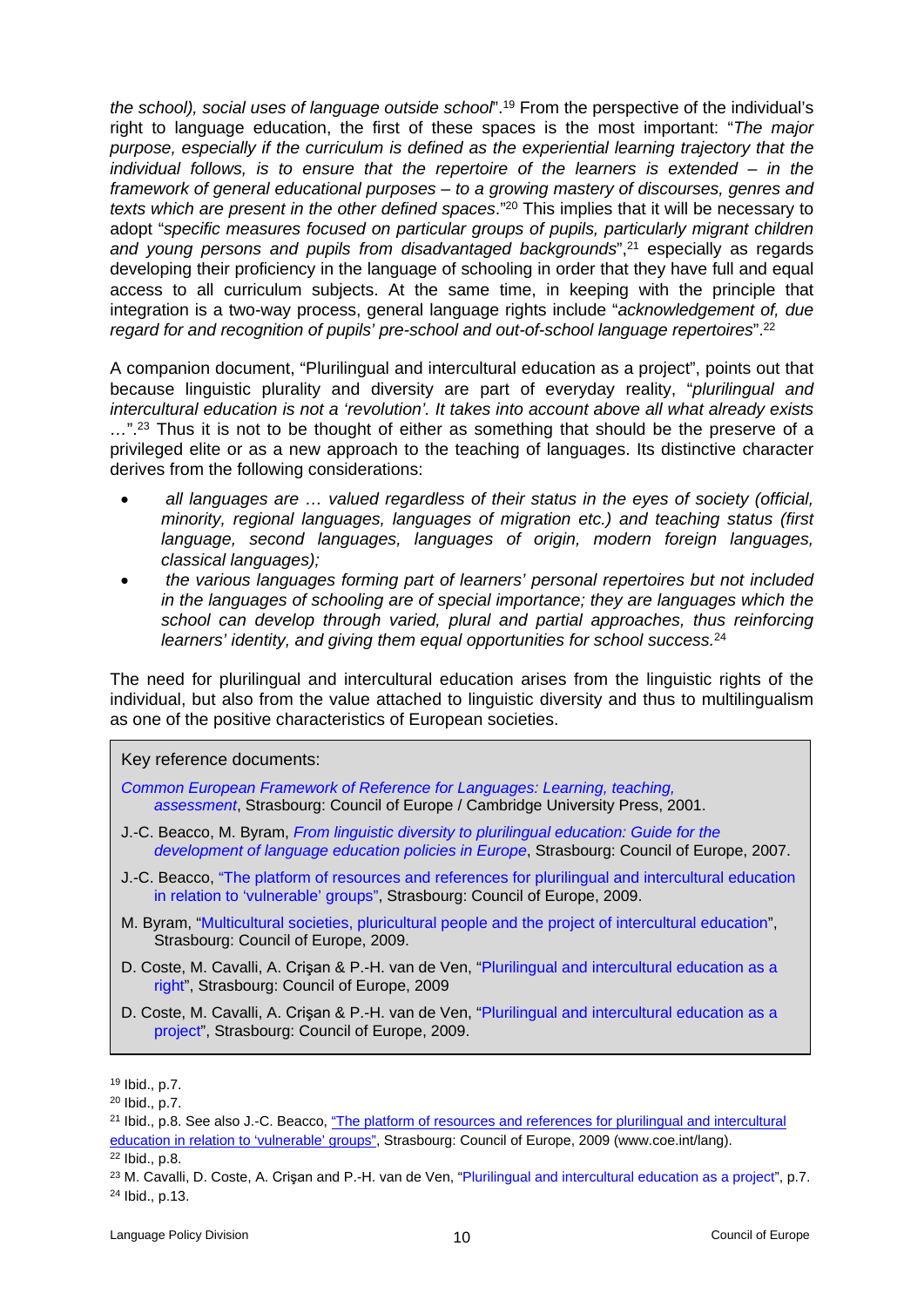## <span id="page-10-0"></span>**2 Providing for the linguistic integration and education of children and adolescents from migrant backgrounds**

### <span id="page-10-1"></span>**2.1 A note on terminology**

How should we refer to the language(s) that children and adolescents from migrant backgrounds bring with them to school? Traditional terms may be misleading and in some cases prejudicial. For example, "mother tongue" appears to reflect Western child-rearing practices: the child acquires the language of his or her mother because she is the primary care-giver. But such practices never applied in many non-European cultures, and they have long been subject to almost infinite variation across Europe. In any case, "mother tongue" is sometimes understood to refer to the language spoken by one's mother, whether or not it is also one's own dominant language. "First language" is problematic partly because children may acquire more than one language early in life, and partly because one's dominant language at the age of ten or fifteen is not necessarily the first language one learnt. Other terms tend to be bound to a specific set of social and/or cultural considerations. For example, in the United Kingdom a "community language" is the language spoken by an immigrant community, and a "community school" has the function (among other things) of developing proficiency in a community language – connotations that are unlikely to survive when these terms are translated into other languages. In Belgium, for instance, "community" refers to a political region defined by language. A second example from the United Kingdom is "additional language", the term used to refer to English when it is not the dominant language of migrant children and adolescents but nevertheless the language though which they receive their education. However, for those unfamiliar with UK usage, "additional" may seem to understate the very great challenge that such learners face in mastering the language of schooling.<sup>25</sup> In this paper the term "home language(s)" is used to refer to the language(s) spoken at home by children and adolescents from migrant backgrounds. The term is used without prejudice to the fact that in many cases the language of schooling may be adopted as a language of at least some home communication by at least some family members.

## <span id="page-10-2"></span>**2.2 Recognising linguistic and cultural diversity**

When developing policies to promote the linguistic and educational integration of children and adolescents from migrant backgrounds, whether they are new arrivals or settled and resident, it is necessary to take account of the multiplicity of their linguistic, cultural and educational experience. This multiplicity is matched by the plurality of European societies themselves as reflected in the diversity of languages and types of communication, communities and social groups, religious and educational cultures, and identities:

*These different types of plurality do not simply exist side by side. They impinge on one another in complex and often conflictual ways. They are neither transient nor circumstantial, but deeply entrenched in most European countries precisely because of migration movements, the existence of regional and ethnic minorities and – whatever its democratic virtues and beneficial effects – the advent of mass education and scientific and technological progress.<sup>26</sup>*

*<sup>25</sup>* The *VALEUR* project (2004–2007) of the European Centre for Modern Languages uses "additional" in a quite different sense, to refer to "all languages in use in a society, *apart from the official, national or dominant language(s)*" (*Valuing All Languages in Europe*, Graz: European Centre for Modern Languages, 2007, p.1, emphasis added; available at <http://www.ecml.at/mtp2/publications/Valeur-report-E.pdf> [accessed 5 July 2010]). English as the language of schooling in the United Kingdom is excluded from this definition.

<sup>&</sup>lt;sup>26</sup> D. Coste (ed.), M. Cavalli, A. Crisan & P.-H. van de Ven, "A European reference document for languages of [education?"](http://www.coe.int/t/dg4/linguistic/Source/prag07-LPE_DocEurRef_Intro_DCed_EN.doc), Strasbourg: Council of Europe, 2007.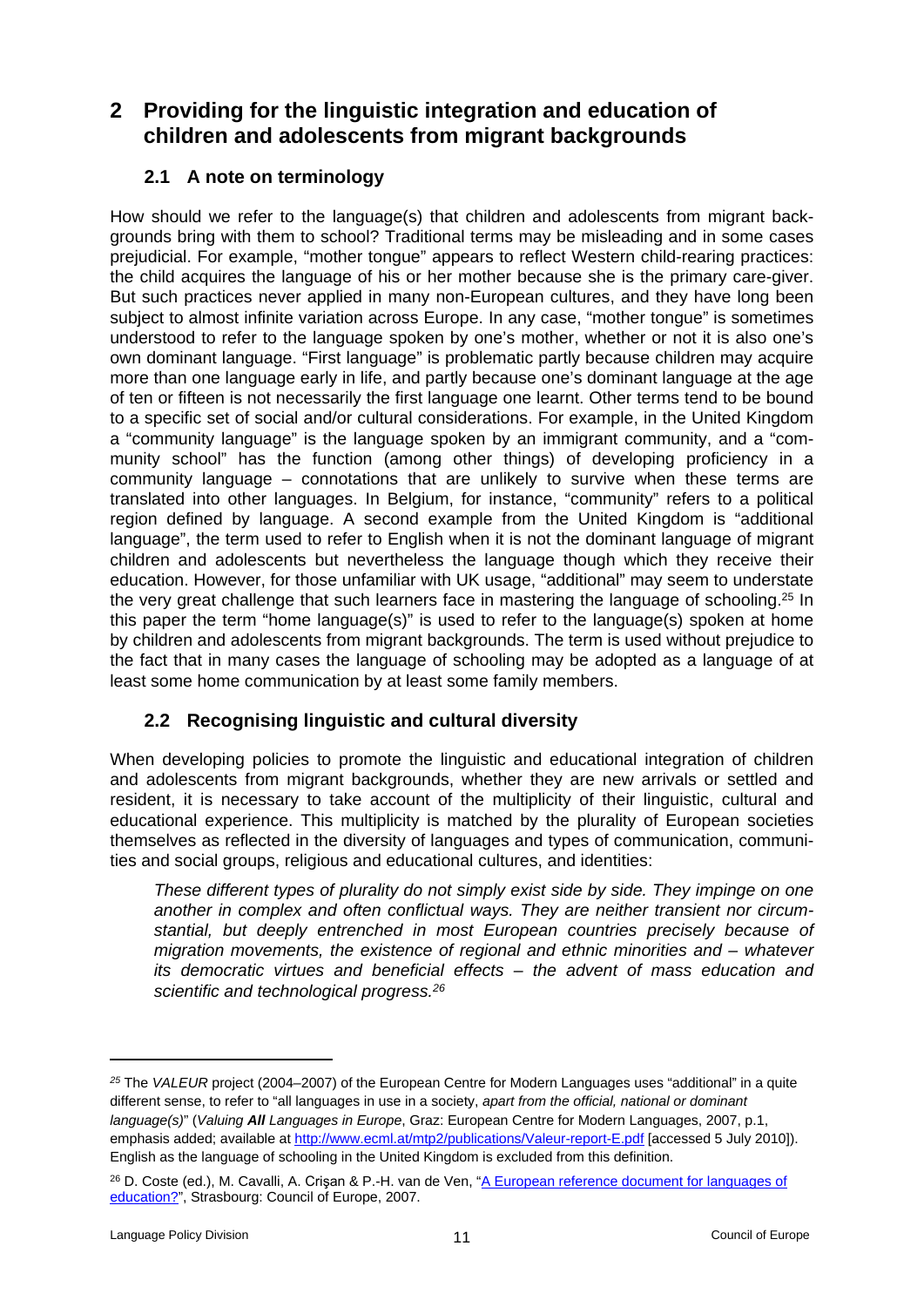Multiple pluralities have made multilingual school populations part of commonplace reality across Europe,<sup>27</sup> and they give rise to complexities of language repertoire and language use that are sometimes overlooked. Consider the following example from Germany:

*In this school, nearly 50% of the children have a monolingual background and a German passport; they come from families with long ancestral lines in Germany. The other half represents more than 15 nationalities with about 20 different home languages. Some of the children speak more than two languages, for instance because their parents have different language backgrounds.*

*For all the children in this school, plurilingualism forms an integral and important part of their daily experience. The German language plays the role of lingua franca for everybody in the school and is undoubtedly the language which is most frequently used. Nevertheless it is anything but the only language present. Alongside German, it has become commonplace for the children to use several other languages actively: some children count in Turkish during games, others give greetings or thanks in Italian, others know Portuguese tongue-twisters or Polish "selecting rhymes", and one swears fluently in many languages. The diversity of languages and cultural experiences is an important aspect of their daily life for all children in that school, no matter whether they themselves are mono- or plurilingual. Independent of whether or not the school pays attention to it, diversity of languages and cultural backgrounds is a common element in the socialisation of all its children. This applies not only to our case-study school or other more exceptional schools, but for all societies which include immigrants and other minorities, and that means in fact, for all European societies.*<sup>28</sup>

As this example implies, the out-of-school linguistic situation of children/adolescents from migrant backgrounds is infinitely variable, which means that the way in which they use their home language is also subject to infinite variation.<sup>29</sup> At one extreme, an immigrant family may live linguistically and culturally apart, remote from other members of their original speech community. In such circumstances use of the home language will necessarily be limited to the private sphere, and the children will acquire literacy in their home language only as a result of parental initiative. At the other extreme, an immigrant family may live in close proximity to many other families from the same country, as part of a cohesive linguistic, cultural, economic and religious community. Local shops may reinforce the culture of origin by supplying traditional food and clothes, and the language and culture of origin may be preserved, even reinforced, by cultural and/or religious organisations, which may help the children of the community to acquire literacy in their home language but also support their literacy development in the language of schooling. Satellite television, the internet, other mass media and affordable air travel may further strengthen linguistic and cultural links with the country of origin. Every imaginable variation exists between these two extremes.

The fact that children and adolescents from migrant backgrounds speak another language outside school should not be assumed to imply that they reject the language of the school or have a negative attitude to education and integration. At the same time their out-of-school linguistic situation inevitably affects their encounter with the language of schooling. If their family lives in linguistic and cultural isolation, their need to learn the language of schooling will be more than an educational matter and strong parental support may help to motivate

<sup>27</sup> For an overview, see *Valuing all languages in Europe*, available in English and French versions at [http://www.ecml.at/mtp2/publications/Valeur-report-E.pdf.](http://www.ecml.at/mtp2/publications/Valeur-report-E.pdf)

<sup>28</sup> I. Gogolin, *[Linguistic diversity and new minorities in Europe](http://www.coe.int/T/DG4/Linguistic/Source/GogolinEN.pdf)*, Strasbourg: Council of Europe, 2002, pp.8–9.

<sup>29</sup> See, for example, the papers that address this theme in I. Gogolin & U. Neumann (eds), *Streitfall Zweisprachigkeit /The bilingualism controversy*, Wiesbaden: Verlag für Sozialwissenschaften, 2009. This infinite variety easily escapes the surveys on which much of the debate about the benefits and disadvantages of bilingualism in education is founded.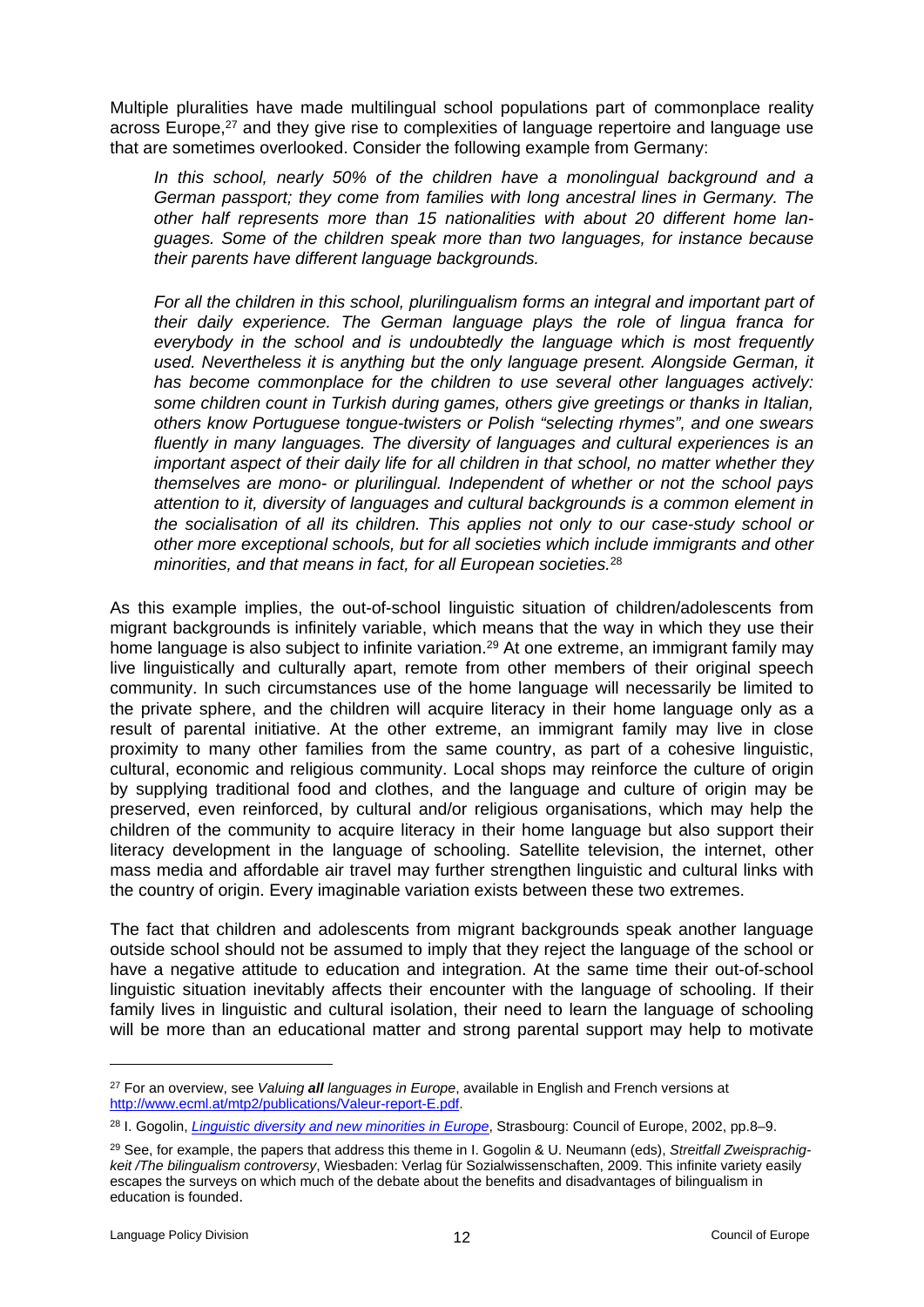their learning. If, on the other hand, they are part of a settled and cohesive community, the language of schooling may play a relatively minor role in their life outside school. In some cases their efforts to learn may be impeded by cultural barriers, or the barriers that are created by the experience of social, religious or racial prejudice. Account must also be taken of the linguistic repertoires and cultural capital of their parents and the extent to which they use the language of the host community in their daily lives – in dealing with officialdom, in the workplace, in shops and other public places, etc. Perhaps the parents are themselves attending a language course to assist their integration. In the case of children who were born in the host country it is necessary to ask how much exposure they had to the language of schooling before starting school. In the case of children/adolescents who were not born in the host country different questions arise: Did they attend school in their country of origin? If so, was the curriculum similar to or significantly different from the curriculum in the host country? Did they develop any proficiency in their new language of schooling in their country of origin? Was it, for example, included in their school curriculum as a foreign language? Was their educational experience disrupted, perhaps by civil unrest, and if it was, has the disruption affected their attitude to schooling? Again, the possible permutations are infinite.

The development of policies for the linguistic and educational integration of children and adolescents from migrant backgrounds must also recognize that use of their home language is one of their basic human rights, and how they use the language is a matter of choice that will be determined by a number of factors, for example:

- the extent to which their home language is used by those with whom they share their daily life, inside and outside the family;
- their desire (conscious or unconscious) to (i) identify more or less strongly with the host society, and (ii) maintain or abandon the connection with their language and culture of origin;
- the degree and types of mastery of their home language that they developed in their country of origin, especially as regards forms of written discourse;
- the extent to which they have access to social and cultural activities mediated through their home language;
- whether or not their home language is part of the host country's education system, as a medium of bilingual education, a school subject, or an optional extra;
- whether or not their home language and its associated culture are promoted and taught by establishments legally attached to the country of origin or by cultural associations;
- whether or not they have easy access to their home language and its associated culture via satellite television and the internet;
- the extent to which they are inclined to reinvent their plurilingual identity at different stages of their lives.

Key reference documents:

J.-C. Beacco, *[The role of languages in policies for the integration of adult migrants](http://www.coe.int/t/dg4/linguistic/Source/Migrants_ConceptPaper_EN.doc)*, Strasbourg: Council of Europe, 2008.

I. Gogolin, *[Linguistic diversity and new minorities in Europe](http://www.coe.int/T/DG4/Linguistic/Source/GogolinEN.pdf)*, Strasbourg: Council of Europe, 2002.

#### <span id="page-12-0"></span>**2.3 Acknowledging cultural and linguistic diversity in the political, social and cultural arenas**

Policies to promote the linguistic and educational integration of children/adolescents from migrant backgrounds are most likely to succeed when they are developed as part of an overall integration policy that respects Council of Europe values. For however effective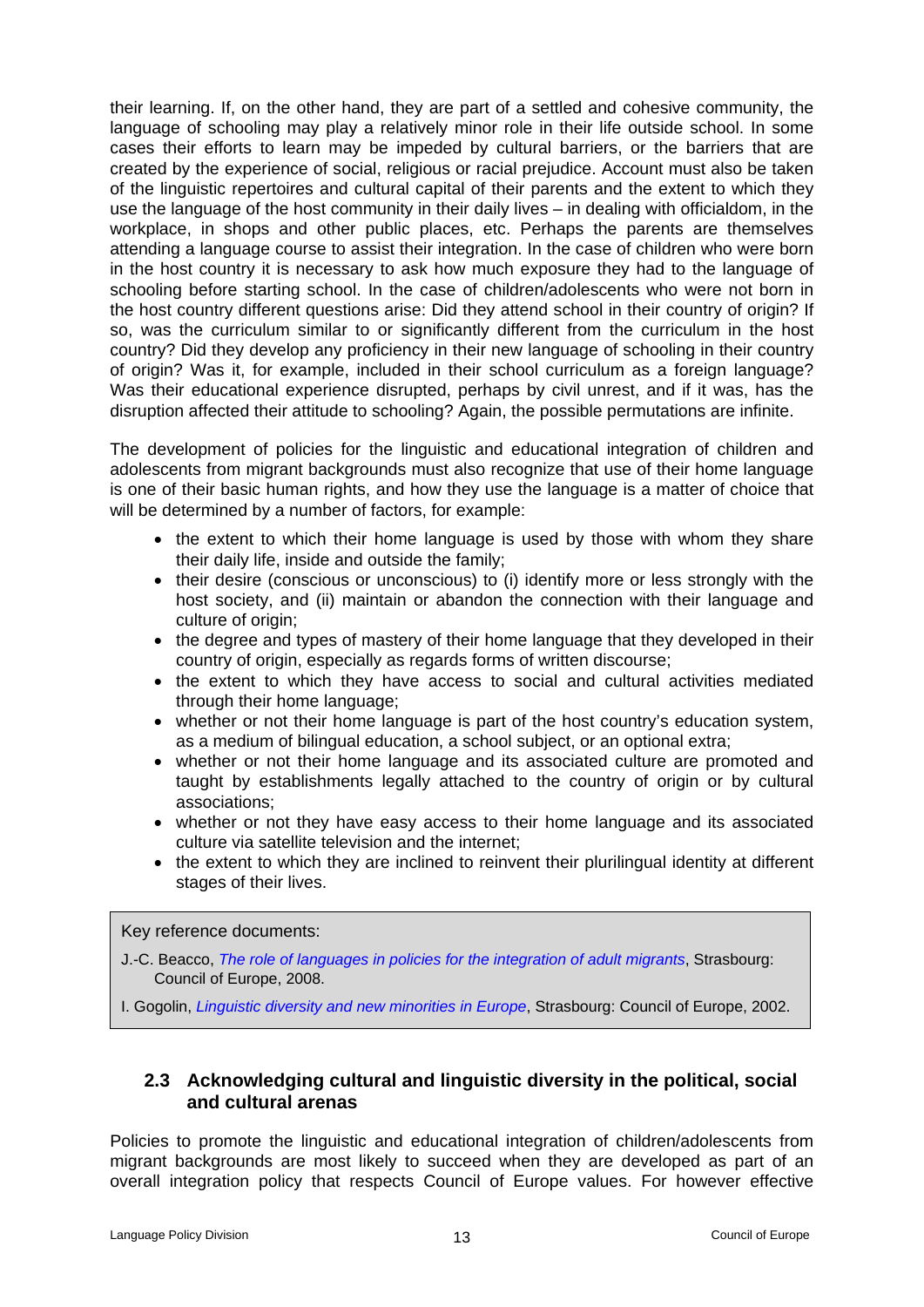specific educational measures may be in their immediate context, their impact is likely to be short-lived unless they are designed and implemented with explicit reference to the larger political, social and cultural framework. The White Paper for Intercultural Dialogue identifies the elements of that framework as: human rights, democracy and the rule of law; equal dignity and mutual respect; gender equality; combating the barriers that prevent intercultural dialogue; and the religious dimension. The White Paper also proposes five policy approaches: providing for democratic governance of cultural diversity; promoting democratic citizenship and participation; learning and teaching intercultural competence; creating spaces for intercultural dialogue; and engaging in intercultural dialogue in international relations. Each of these approaches has direct relevance for schooling. The first two refer to its political and social context, the third to the importance of developing inclusive curricula, the fourth reminds us that the school itself should be a site of intercultural dialogue, and the fifth refers to the benefits that accrue from international links and student exchanges.

The educational systems of different countries manage their links with society in different ways. In Germany the model program FÖRMIG (Förderung von Kindern und Jugendlichen mit Migrationshintergrund/Support for immigrant minority children and adolescents), in which ten federal states participated between 2004 and 2009, implemented a network of "developmental partnerships" comprising a "basic unit" (for example, local schools, a municipal day care centre, a parents' initiative, and the town administration) and "strategic partners" (for example, the public library, the local education authority, the educational psychology service, a centre for early child development, and a medical association).<sup>30</sup>

However educational systems and individual schools choose to articulate their relationship with society at large, they need to take specific measures to ensure that they provide an inclusive environment for all pupils. Their policy documents can challenge deficit models of bilingual development by emphasising the cognitive, intercultural and emotional importance of helping migrant children and adolescents to acquire literacy skills in their home language(s), which in any case will support their acquisition of literacy in the language of schooling.<sup>31</sup> Displays in corridors and open spaces can be used to acknowledge and validate all the languages, cultures and ethnicities present in the school. The development of skills in home languages can be recognised and supported either by providing appropriate instruction in the mainstream school or by establishing partnerships with educational initiatives outside the mainstream. In different curriculum subjects opportunities can be created for pupils to share their languages and cultures so that they become a resource for learning and for the development of intercultural understanding. Schools can also seek to communicate with and involve parents from bilingual families. In some countries toolkits have been developed to help schools respond to the challenge of diversity.<sup>32</sup>

Key reference document:

[White Paper on Intercultural Dialogue](http://www.coe.int/T/dg4/intercultural/Source/Pub_White_Paper/White%20Paper_final_revised_EN.pdf): "Living together as equals in diversity", Strasbourg: Council of Europe, 2008.[\(www.coe.int/dialogue\)](http://www.coe.int/dialogue)

<sup>&</sup>lt;sup>30</sup> See <http://www.blk-foermig.uni-hamburg.de/>(accessed 5 July 2010).

<sup>31</sup> See section 2.4.1 below.

<sup>32</sup> For example, in 2007 agencies in Belfast and Dublin collaborated to produce *Together towards inclusion: toolkit for diversity in the primary school*, which was distributed to all primary schools on both sides of the border. The toolkit is available at <http://www.ncca.ie/iilt>(accessed 5 July 2010). The Council of Europe has published *Compass. A Manual on Human Rights Education with Young People*, which contains a wealth of practical classroom activities relevant to the management of diversity (Strasbourg: Council of Europe, 2002; available online at [http://www.eycb.coe.int/compass/en/ contents.html\)](http://www.eycb.coe.int/compass/en/%20contents.html).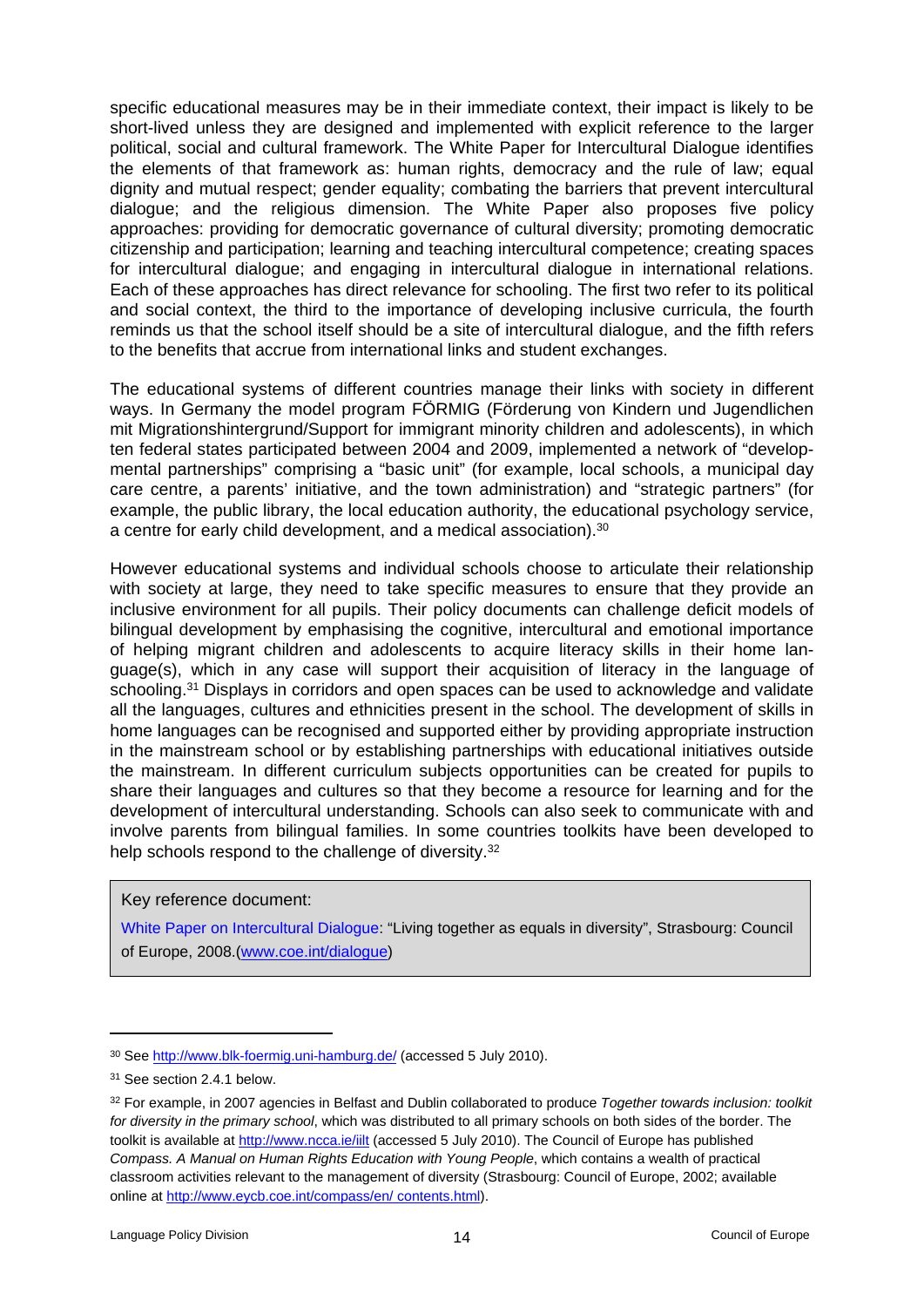### <span id="page-14-0"></span>**2.4 Managing linguistic diversity at school**

#### <span id="page-14-1"></span>*2.4.1 Migrant languages*

As noted in 1.1 above, Article 19 of the European Social Charter (revised 1996), which is concerned with the right of migrant workers and their families to protection and assistance, assigns to signatories the responsibility "*to promote and facilitate, as far as practicable, the teaching of the migrant worker's mother tongue to the children of the migrant worker*". In a closely similar vein, Recommendation 1740 (2006) of the Parliamentary Assembly opens with the following statement:

*In the Parliamentary Assembly's view, considerations of various kinds influence the place of the mother tongue in schools. There is the question of rights, both the right to education and the right to a cultural identity; there is the preservation of linguistic heritage, at both European and world levels; there is the promotion of dialogue and exchange through linguistic diversity; and there are pedagogical factors, to say nothing of the political use which is often made of the issue.* 

Paragraph 23 of the explanatory note accompanying the draft recommendation acknowledges that "*It is certainly not possible to guarantee that all children, in all countries, are literate in their mother tongue, but it seems desirable that teaching in mother tongue should be provided when justified by a sufficient number of children*".<sup>33</sup> No doubt intentionally vague, the last phrase of this sentence is open to a variety of interpretations, some of them very restrictive.

Teaching children and adolescents from migrant backgrounds literacy in their home language within the educational system has usually entailed one or another form of bilingual schooling. The so-called "interdependence hypothesis" was formulated in opposition to those who embraced the view that time spent teaching literacy skills in a "minority" language would be better spent improving literacy skills in the "major" language. The hypothesis proposes that

*To the extent that instruction in Lx is effective in promoting proficiency in Lx, transfer of this proficiency to Ly will occur provided there is adequate exposure to Ly (either in school or environment) and adequate motivation to learn Ly.*<sup>34</sup>

For example:

*[In] a Spanish-English bilingual program in the United States, Spanish instruction that develops Spanish reading and writing skills is not just developing Spanish skills, it is also developing a deeper conceptual and linguistic proficiency that is strongly related to the development of literacy in the majority language (English). In other words, although the surface aspects (e.g. pronunciation, fluency, etc.) of different languages are clearly separate, there is an underlying conceptual proficiency or knowledge base that is common across languages. This common underlying proficiency makes possible the transfer of concepts, literacy skills, and learning strategies from one language to another.<sup>35</sup>*

<sup>33</sup> Parliamentary Assembly, Doc. 10837, p.6.

<sup>&</sup>lt;sup>34</sup> J. Cummins, "The role of primary language development in promoting educational success for language minority students", in California State Department of Education (ed.), *Schooling and language minority students: a theoretical framework*, Los Angeles: California State University, Evaluation, Dissemination and Assessment Center, 1981, p.29.

<sup>35</sup> J. Cummins, "Total immersion or bilingual education? Findings of international research on promoting immigrant children's achievement in the primary school", in J. Ramseger & M. Wagener (eds),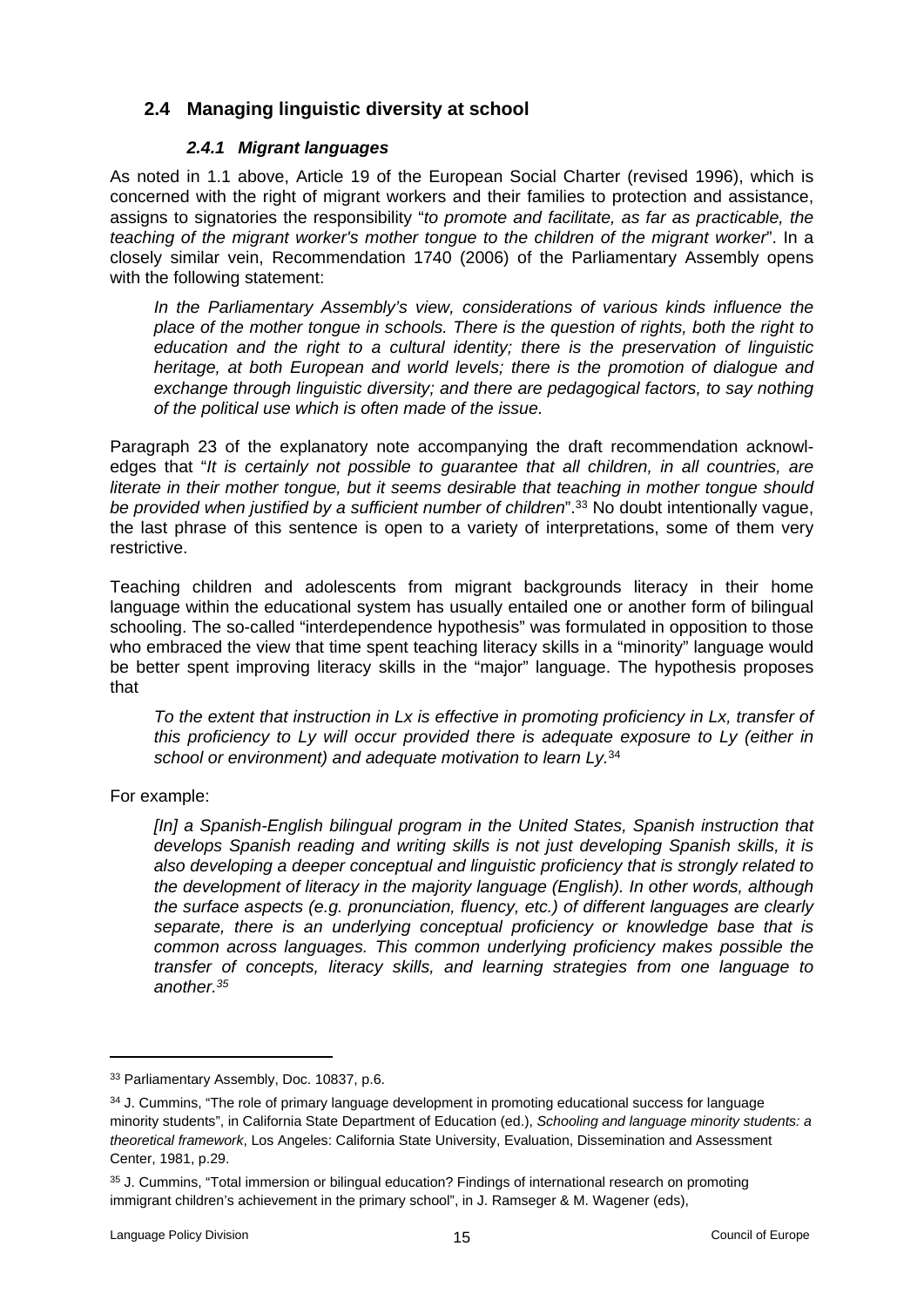The interdependence hypothesis thus claims that time spent developing literacy skills in a "minority" language does not undermine or detract from the development of the same skills in a "majority" language. Or, to approach the matter from a different angle, whatever benefits accrue from education in a "minority" language need not be bought at the cost of underachievement in the "majority" language. By now there is a large body of empirical research that supports the interdependence hypothesis.<sup>36</sup>

More research is needed in order to identify clearly the reasons why bilingual programmes achieve their goals, some of which may be related to the fact that such programmes provide an enriched learning environment. But it is already clear that the more languages the individual can speak, the better: research into the advantages of bilingualism shows that access to literacy in two languages benefits cognitive development.<sup>37</sup> Thus the home language skills of children and adolescents from migrant backgrounds should be fostered by whatever means are practically available, partly as a matter of human rights and partly in order to increase society's linguistic and cultural capital. The development of literacy skills is especially important since it is a prerequisite for extensive mastery of any language and the possibility of using that language in professional life. Bearing in mind the interdependence principle, it also makes sense to encourage use of home languages to understand and internalize key concepts that underlie the different curriculum subjects. In addition, use of the home language at school affirms the migrant pupil's identity and helps to counteract any tendency to stigmatise him or her for membership of a group that is perceived as being linguistically inferior.<sup>38</sup>

Traditionally, the extent to which migrants' home languages play a role in their education has depended on three factors: the concentration of speakers of particular languages in particular schools, the availability of qualified teachers who are proficient speakers of those languages, and the general readiness of the educational system to accommodate initiatives designed to exploit and further develop migrant pupils' home language skills. In some countries immigrant communities are concentrated in particular areas and have a major impact on the ethnic, social and linguistic composition of school populations. In such circumstances it is in principle possible to design and implement bilingual programmes, delivering part of the

*Chancenungeichheit in der Grundschule*, *Jahrbuch Grundschulforschung*, Wiesbaden: VS Verlag für Sozialwissenschaften, 2008, p.52.

<sup>36</sup> For reviews see, for example, F. Genesee, K. Lindholm-Leary, W. M. Saunders & D.Christian (eds), *Educating English Language Learners: a synthesis of research evidence,* Cambridge: Cambridge University Press*,* 2006 and D. August & T. Shanahan (eds). *Developing literacy in second-language learning. Report of the National Literacy Panel on language-minority children and youth,* Mahwah, NJ: Lawrence Erlbaum, 2006. A Belgian project in progress (2008–2012) is teaching Turkish children to read and write first in Turkish and then in Dutch. Teachers have reported that some learners begin to transfer their reading skills from Turkish to Dutch before reading and writing in Dutch have been formally introduced ("Multilingual education: the use of minority languages in classrooms in primary education", funded by the city council of Gent; principal investigators: Piet Van Avermaet, Stef Slembrouck and Machteld Verhelst).

<sup>37</sup> See, for example, M. Allen, "Reading achievement of students in French immersion programs", *Educational Quarterly Review*, 9.4 (2004), pp.25–30; E. Bialystok, *Bilingualism in development: language, literacy, and cognition*, Cambridge: Cambridge University Press, 2001; E. Bialystok, G. Luk & E. Kwan, "Bilingualism, biliteracy and learning to read. Interactions among languages and writing systems", *Scientific Studies of Reading*, 9.1 (2005), pp.43–61.

<sup>38</sup> In a comprehensive research review, Schofield & Bangs conclude that "the threat of being judged and found wanting based on negative stereotypes related to one's social category membership, can serious undercut the achievement of immigrant and minority students"; J. W. Schofield & R. Bangs, "Conclusions and further perspectives", in J. W. Schofield (ed.), *Migration background, minority-group membership and academic achievement. Research evidence from social, educational and developmental psychology*, AKI Research Review 5, Berlin: Social Science Research Center, 2006, p.93.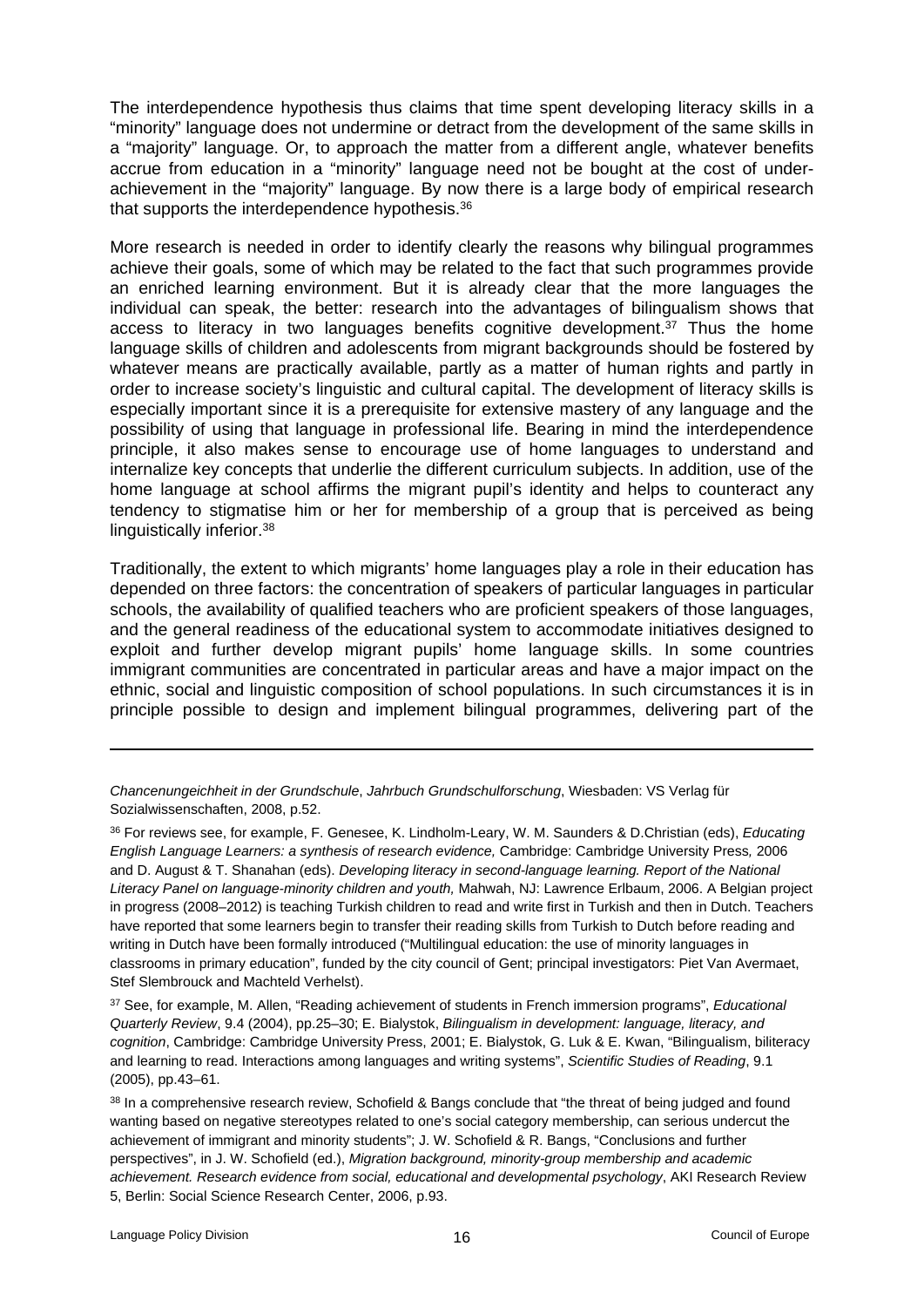curriculum in the home language and part in a/the language of the host country. The effective delivery of such programmes is likely to depend on recruiting and training teachers from the migrant communities in question.<sup>39</sup> An alternative approach involves using teaching assistants from migrant communities in order to exploit pupils' home language skills in group work that is embedded in classes conducted in the main language of schooling.<sup>40</sup> Arrangements of this kind cannot be put in place when immigrant communities are dispersed or schools are educating children/adolescents from a large number of different language backgrounds. But in these circumstances schools need to find ways of responding to multilingualism that go far beyond putting a few posters on the classroom wall.<sup>41</sup> Increasingly, the internet is used to provide information, teaching and learning materials, and supports of various kinds and to facilitate networking.<sup>42</sup> The importance of the internet as an educational resource will grow as educational systems become more intent on developing learners' multimodal literacies, which will achieve full effectiveness only when they embrace learners' plurilingual repertoires. It is also possible, and in keeping with the principles of plurilingual and intercultural education, to encourage migrant pupils and students to use their home language when performing collaborative tasks, even when the teacher does not know that language. A Belgian project is currently training primary teachers to support "functional plurilingual learning" that makes use of pupils' plurilingual repertoires in this way. Interim findings show significant changes in teachers' attitudes; interestingly, their observations imply that they are beginning to think about their pupils' development in ways that coincide with the interdependence hypothesis.<sup>43</sup> The LE project's "Guide for the development and implementation of curricula for plurilingual and intercultural education"<sup>44</sup> includes discussion of this approach, which has the advantage of being infinitely flexible and relatively inexpensive to implement. Finally, it is worth noting that the rapidly expanding provision of content-and-language-integrated learning programmes (in which curriculum content is taught through a language other than the principal language of schooling) offers possibilities of linguistic enrichment from which children and adolescents from migrant backgrounds should be encouraged to benefit.<sup>45</sup>

<sup>39</sup> There are other reasons for recruiting teachers from immigrant backgrounds. Because they are "familiar with the experiences, culture and language of immigrant students [they] can serve as role models and enhance the self-confidence and motivation of immigrant students". They can also play an important role in school–home liaison. See *Closing the gap for immigrant students*, Paris: OECD, 2010, p.58.

<sup>40</sup> See, for example, J. Bourne & J. McPake, *Partnership teaching: co-operative teaching strategies for language support in multi-lingual classrooms*, London: HMSO, 1991.

<sup>41</sup> For an overview of organizational and pedagogical approaches to bilingual education, see e.g. C. Baker, *Foundations of bilingual education and bilingualism*, second edition, Clevedon: Multilingual Matters, 1996; O. García, *Bilingual education in the 21st century: a global perspective*, Chichester, UK: Wiley-Blackwell, 2009; O. García, T. Skutnabb-Kangas & M. E.R. Torres-Guzmán (eds), *Imagining multilingual schools: languages in education and glocalization*, Clevedon: Multilingual Matters, 2006.

<sup>42</sup> See, for example, the Swedish website *Tema Modersmål*, which provides support for the teaching of 36 immigrant languages ([http://modersmal.skolverket.se\)](http://modersmal.skolverket.se), and the website of the UK project *Our Languages*  (http:/[/www.ourlanguages.org.uk](http://www.ourlanguages.org.uk)), concerned with developing links between mainstream and complementary schools (which teach community languages that are often not taught in the mainstream).

<sup>43</sup> "Multilingual education: the use of minority languages in classrooms in primary education" (2008–2012), funded by the city council of Gent; principal investigators: Piet Van Avermaet, Stef Slembrouck and Machteld Verhelst.

<sup>44</sup> Council of Europe, 2010 (soon available on www.coe.int/lang)

<sup>45</sup> Research in Canada has shown (i) that students from migrant backgrounds can apply strategies acquired in learning English to the learning of French and (ii) that their learning of French can enhance their learning of English. See C. Mady, *Opening the doors to official language learning for allophones*, Ottawa: Canadian Parents for French, 2008.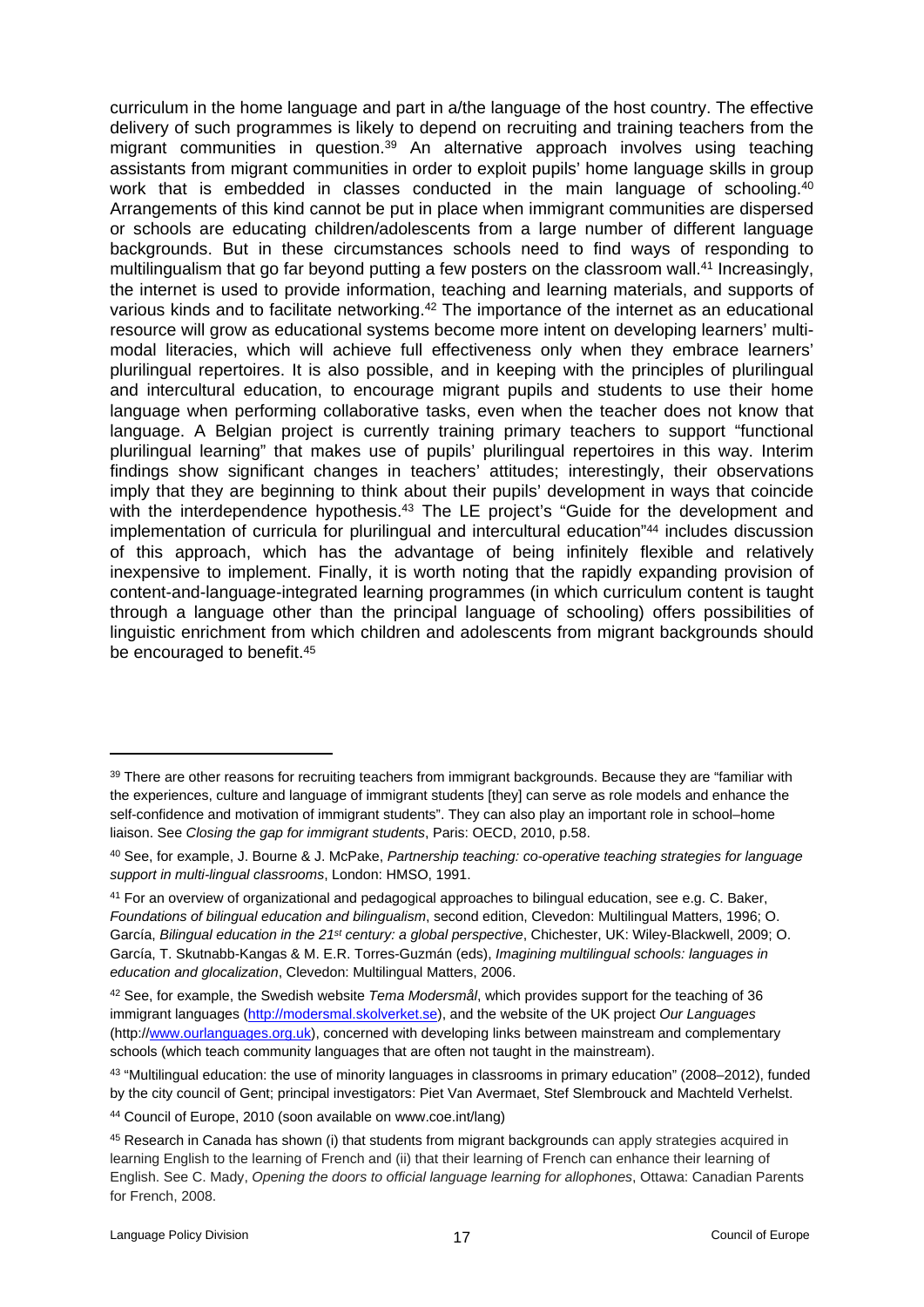Key reference documents:

- D. August & T. Shanahan (eds). *Developing literacy in second-language learning. Report of the National Literacy Panel on language-minority children and youth,* Mahwah, NJ: Lawrence Erlbaum, 2006.
- J. Cummins, "Total immersion or bilingual education? Findings of international research on promoting immigrant children's achievement in the primary school", in J. Ramseger & M. Wagener (eds), *Chancenungeichheit in der Grundschule*, *Jahrbuch Grundschulforschung*, Wiesbaden: VS Verlag für Sozialwissenschaften, 2008, pp.45–55.
- European Commission, Green Paper "Migration and mobility: challenges and opportunities for EU education systems", Brussels: Commission of the European Communities, 2008
- O. García, *Bilingual education in the 21st century: a global perspective*, Chichester, UK: Wiley-Blackwell, 2009.
- F. Genesee, K. Lindholm-Leary, W. M. Saunders & D.Christian (eds), *Educating English language learners: a synthesis of research evidence*, Cambridge: Cambridge University Press, 2006.
- OECD, *Where immigrant students succeed a comparative review of performance and engagement in PISA 2003*, Paris: OECD, 2006.
- *Guide for the development and implementation of curricula for plurilingual and intercultural education,* Council of Europe, 2010 ([www.coe.int/lang](http://www.coe.int/lang))

#### <span id="page-17-0"></span>*2.4.2 Developing migrants' proficiency in the language of schooling*

The OECD report *Where immigrant students succeed* concluded that although immigrant pupils "*are motivated learners and have positive attitudes towards school … [they] often perform at levels significantly lower than their native peers*".<sup>46</sup> By no means all the difficulties that pupils and students from migrant backgrounds experience at school are caused by language. Those who move from one country to another during their school careers are likely to suffer serious disruption, and newly arrived immigrants often have to contend with poverty and other forms of social disadvantage. When poor performance at school is languagerelated, the research tradition that elaborated the interdependence hypothesis attributes it above all to the difficulty that migrant learners have in mastering academic language<sup>47</sup> – the terminology and forms of discourse characteristic of different curriculum subjects.<sup>48</sup> This difficulty is often shared by autochthonous learners from socially and economically disadvantaged backgrounds. Research has drawn a clear distinction between conversational and academic language.<sup>49</sup> Conversational language, typical of informal communication in the world outside the classroom, is context-embedded: comprehension and production of

<sup>46</sup> *Where immigrant students succeed – a comparative review of performance and engagement in PISA 2003*, Paris: OECD, 2006, p.8.

<sup>47</sup> In German the term "Bildungssprache" refers both to academic language and to academic discourse; see I. Gogolin, "Zweisprachigkeit und die Entwicklung 'bildungssprachlicher' Fähigkeiten", in I. Gogolin & U. Neumann (eds)*, Streitfall Zweisprachigkeit/The bilingualism controversy,* Wiesbaden: VS-Verlag, 2009.

<sup>48</sup> See I. Pieper (ed.) "Text, literature and 'Bildung'", Strasbourg: Council of Europe, 2007; J.-C. Beacco (ed.), ["A](http://www.coe.int/t/dg4/linguistic/Source/Source/Prague07_HistoryLAC_EN.doc)  [descriptive framework for communicative/linguistic competences involved in the teaching and learning of history"](http://www.coe.int/t/dg4/linguistic/Source/Source/Prague07_HistoryLAC_EN.doc), Strasbourg: Council of Europe, 2007; H. Vollmer, "Language(s) in other subjects", Strasbourg: Council of Europe, 2009.

<sup>49</sup> In the English-speaking world discussion has often distinguished between "basic interpersonal communication skills" ("BICS") and "cognitive-academic language proficiency" ("CALP"), terms that were first introduced by J. Cummins as early as 1979 ("Cognitive/academic language proficiency, linguistic interdependence, the optimum age question and some other matters", *Working Papers on Bilingualism*, 19, pp.197–205). In 1991 Cummins introduced the terms "conversational and academic language proficiency" ("Conversational and Academic Language Proficiency", *AILA Review*, 8 (1991), pp.75–89).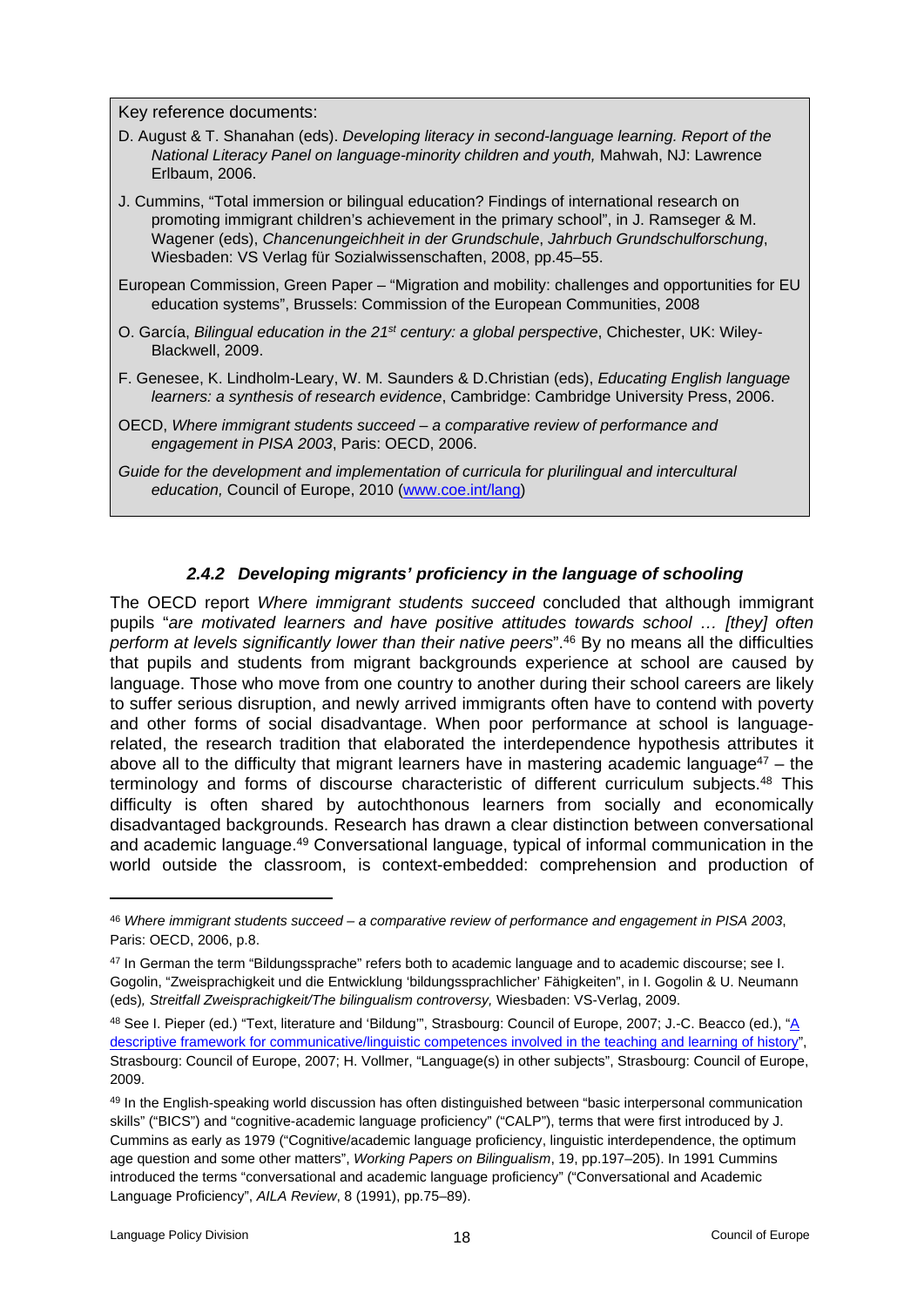meaning are supported by paralinguistic cues (intonation, gesture, eye contact, feedback, etc.) and by features of the physical situation (persons and objects in focus, the sunshine that is pleasantly warm, the rain that is making you wet, etc.). Communication of this kind is a precondition for child language acquisition and the so-called "naturalistic" acquisition of second and foreign languages. The language used to mediate curriculum content in classrooms and other academic contexts, on the other hand, tends to be context-reduced: cues to meaning are primarily linguistic, contained in the spoken or written text we seek to understand or produce. According to the White Paper on Intercultural Dialogue, there is a need for "*an education system which generates capacities for critical thinking and innovation*".<sup>50</sup> Such a system should be designed to give all pupils access to academic language, on which critical thinking and innovation depend.

It is important to make five things clear regarding the distinction between conversational and academic language. First, from a cognitive point of view the distinction is not absolute and boundaries are often blurred. For example, social chat among friends is cognitively undemanding, but if in the course of such chat you try to persuade others of your point of view, the task may quickly become cognitively demanding. Conversely, classroom talk often includes passages of conversational as well as academic language. Secondly, the distinction does not refer to speaking on the one hand and writing on the other: some writing tasks use conversational language (e.g., e-mail, text-messaging), while academic language is a characteristic of much of the spoken communication that occurs in classrooms and other academic contexts. Thirdly, while children whose home language is also the language of the school usually develop their capacity for academic language out of their capacity for informal conversation, this does not necessarily apply to children and adolescents from migrant backgrounds. Indeed, the concept of plurilingual education rests partly on the fact that they may develop proficiency in both modes of communication simultaneously as they transfer concepts, literacy skills and learning strategies from their home language. Fourthly, academic language occurs in *all* contexts of formal learning: children in kindergarten encounter it as soon as the focus of teaching shifts from "here and now" to "there and then". Fifthly, academic language is by no means confined to formal educational environments; it also has value and validity in the world outside the classroom or lecture room.<sup>51</sup>

The OECD report *Where immigrant students succeed* found that "*policies to help immigrant students attain proficiency in the language of instruction have common characteristics but vary in terms of explicit curricula and focus*" <sup>52</sup> A recent example of a fully elaborated curriculum is the *[Framework of Reference for Early Second Language Acquisition](http://www.coe.int/t/dg4/linguistic/Source/LE_texts_Source/Taluunie_en.doc)* developed by the Nederlandse Taalunie for pre-school education. It specifies objectives at three levels – macro (domains of language use: school, out of school, and media), meso (situations of language use and the communicative tasks they entail), and micro (linguistic elements required for communication: phonology, vocabulary, morphology and syntax, pragmatics and

<sup>50</sup> White Paper on Intercultural Dialogue, Strasbourg: Council of Europe, 2008, section 4.1.1, p.24.

<sup>51</sup> I.Gogolin, "Zweisprachigkeit und die Entwicklung 'bildungssprachlicher' Fähigkeiten", in I. Gogolin & U. Neumann (eds), *Streitfall Zweisprachigkeit/The bilingualism controversy*, Wiesbaden: VS-Verlag, 2009. See also H. Vollmer, ["Language\(s\) in other subjects"](http://www.coe.int/t/dg4/linguistic/LangEduc/BoxD2-OtherSub_en.asp#LangOthSubE), Strasbourg: Council of Europe, 2009; H. Vollmer, E. Thürmann, C. Arnold, M. Hammann & U. Ohm, "Elements of a framework for describing the language of schooling in subjectspecific contexts: a German perspective", Strasbourg: Council of Europe (publication to appear in 2011); H.Vollmer & E. Thürmann, "Zur Sprachlichkeit des Fachlernens: Modellierung eines Referenzrahmens für Deutsch als Zweitsprache", in B. Ahrenholz (ed.), *Fachunterricht und Deutsch als Zweitsprache*, Tübingen: Narr, 2010, pp.107–132.

<sup>52</sup> *Where immigrant students succeed – a comparative review of performance and engagement in PISA 2003*, Paris: OECD, 2006, p.10.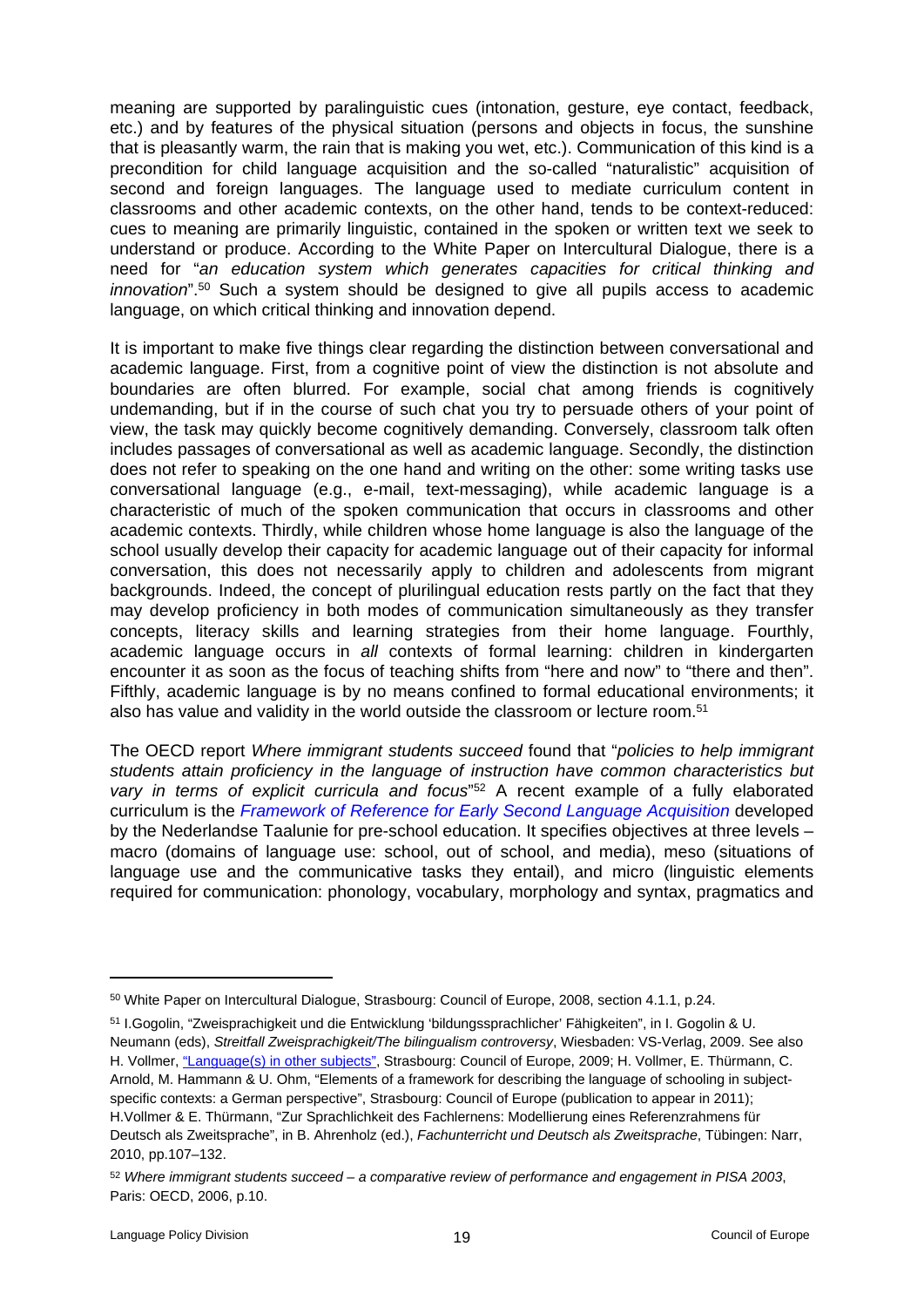sociolinguistics).<sup>53</sup> A curriculum-within-the-curriculum that adapts the approach of the Council of Europe's *Common European Framework of Reference for Languages* is presented in Chapter 3.

There are at least three ways of organising language-of-schooling support for children and adolescents from migrant backgrounds: complete withdrawal from the mainstream, partial withdrawal from the mainstream, and immersion in the mainstream with systematic language support. The first of these organisational modes is followed in Norway, where the relevant Education Act states that "*Pupils in primary and lower secondary school whose mother*  tongue is other than Norwegian or Sámi are entitled to special training in Norwegian until *they are proficient enough in Norwegian to follow the regular school teaching*".<sup>54</sup> The second organisational mode has been adopted in Ireland, where English language support is delivered in special lessons (usually one each day in primary schools; often less frequent in post-primary schools). The third organisational mode, immersion in the mainstream, is the most widespread in OECD countries, though systematic language support is not always provided.<sup>55</sup> It is clearly possible to combine the three modes in many different ways, but whatever structure is adopted, two things seem to be beyond dispute. First, there is general agreement on the importance of early intervention;<sup>56</sup> and secondly, pupils' capacity for academic language can be developed only as a product of their engagement with the different curriculum subjects.<sup>57</sup> In other words, the linguistic and educational integration of children/adolescents from migrant backgrounds ultimately depends on how effectively language is brought into focus in the different curriculum subjects. This in turn depends on the language-across-the-curriculum perspective that is one of the central concerns of the Council of Europe's Plurilingual and Intercultural Education project.<sup>58</sup>

<sup>53</sup> The Framework is available in English and French on the Council of Europe website, [http://www.coe.int/lang,](http://www.coe.int/lang) (*Platform of resources and references for plurilingual and intercultural education*) under LANGUAGE(S) OF  $SCHOOLING \rightarrow DESCRIPTORS (CONTRIBUTIONS FROM MEMBER STATES).$ 

<sup>54</sup> [Curriculum for Basic Norwegian for Language Minorities](http://www.utdanningsdirektoratet.no/upload/larerplaner/Fastsatte_lareplaner_for_Kunnskapsloeftet/english/Basic_Norwegian_for_language_minorities.rtf), p.1.

<sup>55</sup> *Where immigrant students succeed – a comparative review of performance and engagement in PISA 2003*, Paris: OECD, 2006, p.10. One potential disadvantage of this third organizational mode is that it may fail to maintain a fully integrated professional focus on the teaching and learning of the language of schooling as a second language; see C. Leung, "Mainstreaming: language policies and pedagogies in two contexts", in I. Gogolin & U. Neumann (eds), *Streitfall Zweisprachigkeit/The bilingualism controversy*, Wiesbaden: Verlag für Sozialwissenschaften, 2009, pp.215–231.

<sup>56</sup> See, e.g., "Migration & mobility: challenges and opportunities for EU education systems", Green Paper, Brussels: Commission of the European Communities, 2008, pp.10–11.

<sup>&</sup>lt;sup>57</sup> The Trinity Immigration Initiative's English Language Support Programme (Trinity College Dublin; http://www.elsp.ie ) has developed a substantial collection of English language learning materials based on computational analysis of post-primary textbooks. Designed to unlock the registers of different curriculum subjects, the materials can be used to develop proficiency in English as a second language in both language support and mainstream subject classes. Interestingly, some schools have begun to use the materials with autochthonous students from disadvantaged backgrounds: as a wealth of international research confirms, they too find it difficult to master academic language (this point is also made in *Closing the gap for immigrant students*, Paris: OECD, 2010, p.7).

<sup>58</sup> See, for example, H. J. Vollmer, "Language across the curriculum", Strasbourg: Council of Europe, 2006; M. Byram (ed.), C. Barré de Miniac, M. Hammann, J. Smidt, "Language across the curriculum in primary education. Three case studies and implications for a European 'Framework'"*,* Strasbourg : Council of Europe, 2007 ; J.-C. Beacco (ed.), M. Sachse & A.Thorbjørnsen, with a contribution by W. Wiater, "A descriptive framework for communicative/linguistic competences involved in the teaching and learning of history", Strasbourg: Council of Europe, 2007; H. J. Vollmer (ed.), "Language and communication in the teaching and learning of science in secondary schools", Strasbourg: Council of Europe, 2007.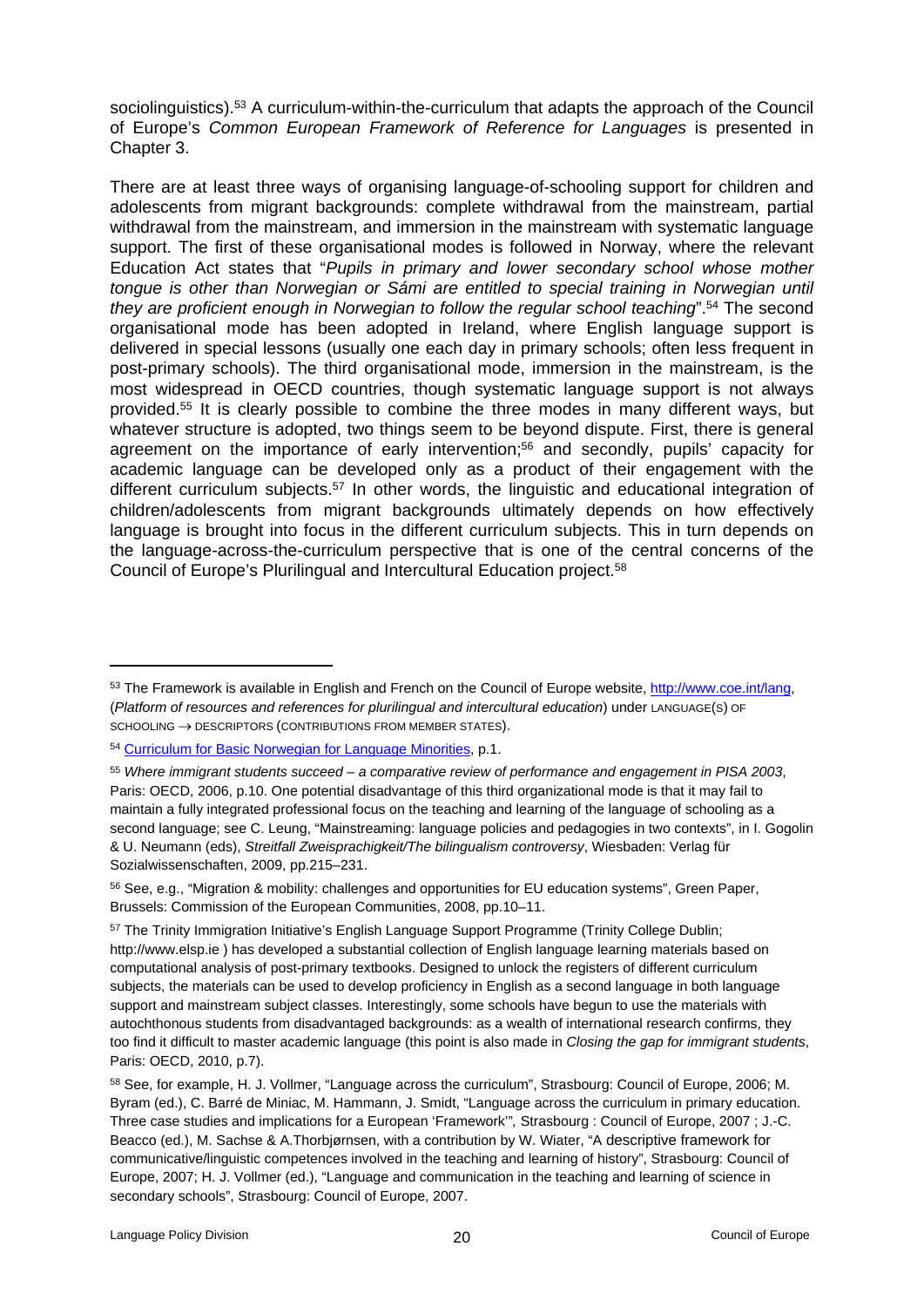Key reference documents:

- J. Cummins, *Negotiating identities: education for empowerment in a diverse society*, second edition, Los Angeles: California Association for Bilingual Education, 2001.
- F. Genesee, K. Lindholm-Leary, W. M. Saunders & D.Christian (eds), *Educating English Language Learners: a synthesis of research evidence*, Cambridge: Cambridge University Press, 2006.
- OECD, *Where immigrant students succeed a comparative review of performance and engagement in PISA 2003*, Paris: OECD, 2006.
- OECD, *Closing the gap for immigrant students: policies, practice and performance*, Paris: OECD, 2010.
- M. Verhelst (ed.), K. Van den Branden, D. Van den Nulft & M. Verhallen, *Framework of reference for early second language acquisition*, Nederlandse Taalunie, 2009: available at [http://www.coe.int/lang,](http://www.coe.int/lang) under LANGUAGE(S) OF SCHOOLING

## <span id="page-20-0"></span>**3 Two Council of Europe tools**

The Language Policy Division's project Languages in Education/Languages for Education is concerned with all the languages that are present in particular educational contexts: the language of schooling; regional, minority and migrant languages; modern and classical foreign languages. Some children and adolescents from migrant backgrounds come to school with conversational proficiency in the language of schooling. According to the research findings cited in 2.3.2 they are nevertheless likely to need extra time and support in order to achieve proficiency in academic language. As already noted, this is a challenge that they share with native speaker pupils, especially those from socially and economically disadvantaged backgrounds. Essentially, the task facing them is to master a number of academic sub-varieties of a language that they can already use for spontaneous, conversational communication.

Children and adolescents from migrant backgrounds who come to school with little or no conversational proficiency in the language of schooling are in a very different situation, for they encounter the language of schooling as beginners. This does not mean that their engagement with the curriculum must be postponed until they have developed some specified level of proficiency. But to assign them to mainstream classes and assume that immersion alone will make them fluent in the language of schooling flies in the face of all available research evidence; at least in the short term they need special attention.<sup>59</sup> Developed by the Council of Europe to support the teaching and learning of second and foreign languages, the *[Common European Framework of Reference for Languages](http://www.coe.int/t/dg4/linguistic/cadre_EN.asp?)* (CEFR) and the European Language Portfolio (ELP) have been adapted to give focus and shape to such special attention, as the example in 3.3 shows. They have also been used to support the development of curricula and learning materials for Romani (3.4).

<sup>59</sup> Consider the following observation on the situation of English as an additional language (EAL) in English schools: "Mainstreaming … has in effect meant treating EAL as nothing much more than a 'temporary' communication problem for learners of EAL that time, exposure and perhaps a little teacher support would help overcome"; C. Leung, "Mainstreaming: language policies and pedagogies in two contexts", in I. Gogolin & U. Neumann (eds), *Streitfall Zweisprachigkeit/The bilingualism controversy*, Wiesbaden: Verlag für Sozialwissenschaften, 2009, p.226.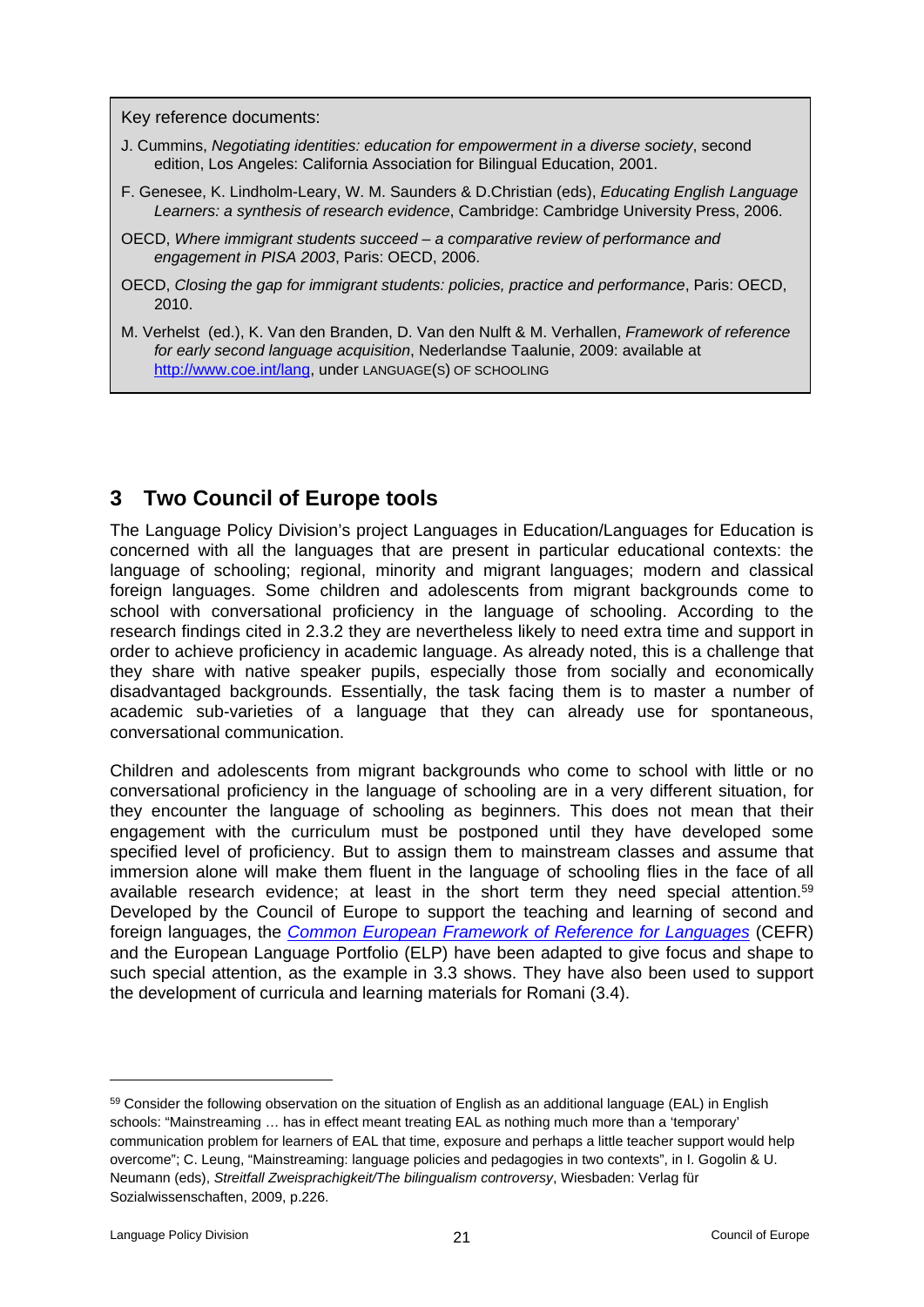### <span id="page-21-0"></span>**3.1 The** *Common European Framework of Reference for Languages*

The CEFR provides us with a means of describing language learning outcomes in terms of language use. It has three principal dimensions: language activities, the contexts in which they occur, and the competences on which effective communication depends. The CEFR divides language activities into four kinds – reception (listening and reading), production (spoken and written), interaction (spoken and written), and mediation (translating and interpreting); identifies four domains of language use – public, personal, educational, and professional; and distinguishes between general and communicative language competences. For reception, production, interaction, and some competences the CEFR defines six common reference levels (A1, A2, B1, B2, C1, C2), using "can do" descriptors to indicate the learner-user's proficiency at each level. These common levels are intended to provide a basis for comparing second/foreign language curricula, textbooks, courses and exams. Together with the rest of the CEFR's descriptive apparatus, they can also be used to assist in the design of second and foreign language curricula, teaching programmes, learning materials, and assessment instruments.

The CEFR's common reference levels were defined using the judgements of foreign language teachers drawn from four educational sectors: lower secondary, upper secondary, vocational, and adult. This helps to explain why at the lower levels (A1 and A2) descriptors correspond closely to the typical content of foreign language textbooks: learners begin by using very simple linguistic resources to satisfy basic personal and social needs, then progress to the mastery of predictable transactional and interactional routines. Although the CEFR does not explicitly address the challenge of academic language, the more advanced levels (B2–C2) are defined in terms that imply advanced levels of educational achievement and/or professional involvement. In general, the levels describe the kind of behavioural repertoire that learner-users need as temporary visitors to a foreign country rather than as long-term residents. The CEFR does not take account of the sociolinguistic, socio-structural and socio-historical dynamics of multilingualism, the plurilingual repertoires of migrants, or the individual's need for a variety of repertoires in polycentric contexts. All of these considerations must be borne in mind when drawing on the CEFR to address the linguistic needs of migrant children and adolescents who are beginners in the language of schooling.

#### Key reference documents:

*[Common European Framework of Reference for Languages: Teaching, learning, assessment](http://www.coe.int/t/dg4/linguistic/CADRE_EN.asp)*, Council of Europe / Cambridge University Press, 2001.

[Recommendation CM/Rec \(2008\)7](http://www.coe.int/t/dg4/linguistic/Source/SourceForum07/Rec%20CM%202008-7_EN.doc) of the Committee of Ministers to member states on the use of the Council of Europe's Common European Framework of Reference for Languages (CEFR) and the promotion of plurilingualism, Strasbourg: Council of Europe, 2008

### <span id="page-21-1"></span>**3.2 The European Language Portfolio**

The European Language Portfolio (ELP; http://[www.coe.int/portfolio](http://www.coe.int/portfolio)) was conceived as a companion piece to the CEFR, a means of mediating its communicative, "action-oriented" approach to learners. It is a personal document comprising three obligatory components:

- a *language passport* that captures the owner's linguistic identity, summarises his/her language learning and intercultural experience, and records his/her self-assessment of second/foreign language proficiency;
- a *language biography* that provides a reflective accompaniment to the ongoing processes of learning and using second languages and engaging with the cultures associated with them;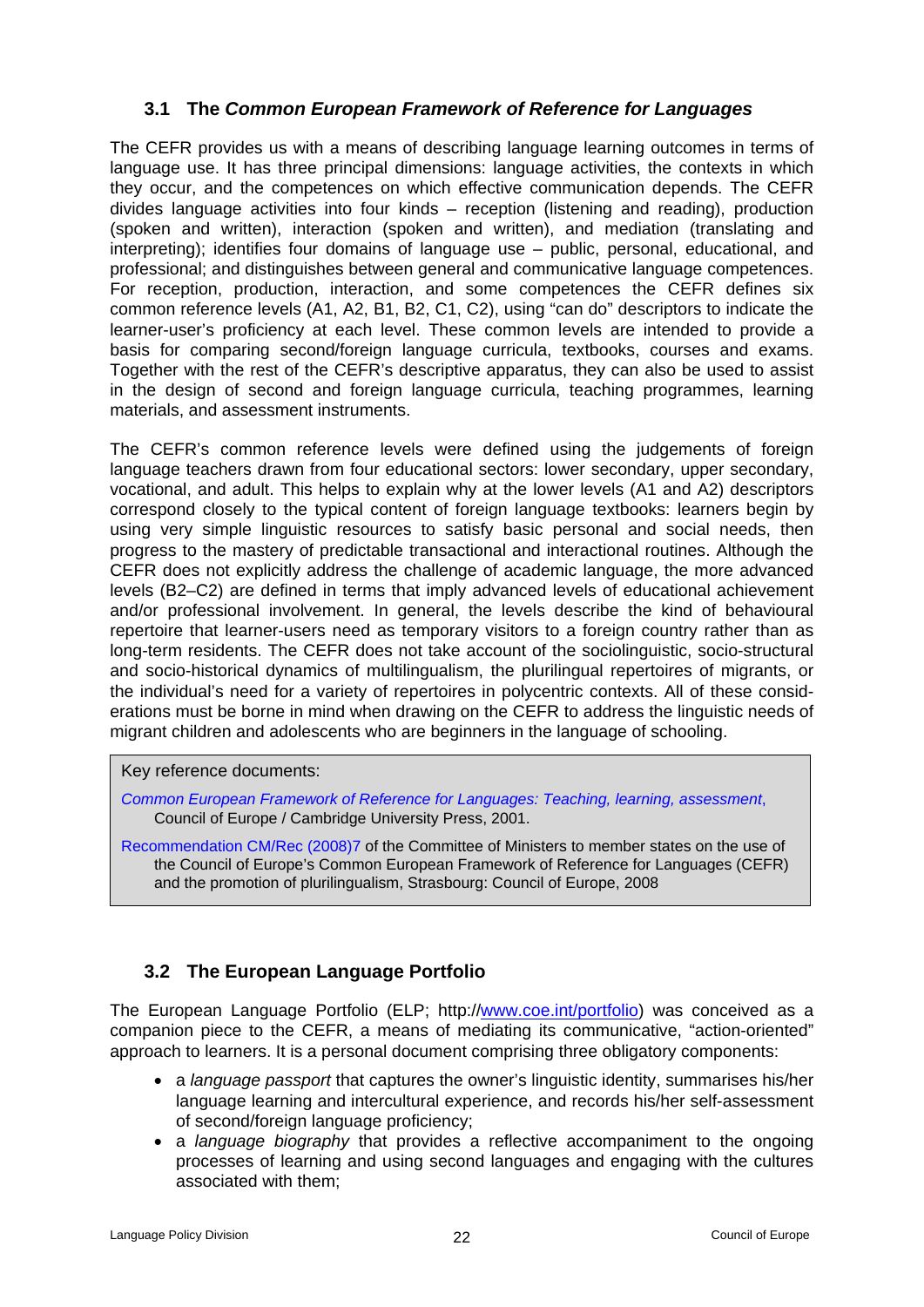a *dossier*, where the owner keeps work in progress and concrete evidence of L2 proficiency and intercultural experience.

The ELP is explicitly related to the CEFR via the proficiency levels. In the language biography, checklists of "I can" descriptors arranged by language activity and level are used to identify learning targets, select learning activities and materials, monitor learning progress, and evaluate learning outcomes. In other words, the checklists support the language learneruser in self-management and formative self-assessment. Here, for example, is the checklist for B1 spoken interaction from the Swiss ELP for learners aged 15 years and over:<sup>60</sup>

- *I can start, maintain and close simple face-to-face conversation on topics that are familiar or of personal interest*
- *I can maintain a conversation or discussion but may sometimes be difficult to follow when trying to say exactly what I would like to do*
- *I can deal with most situations likely to arise when making travel arrangements through an agent or when actually travelling*
- *I can ask for and follow detailed directions*
- *I can express and respond to feelings such as surprise, happiness, sadness, interest and indifference*
- *I can give or seek personal views and opinions in an informal discussion with friends*
- *I can agree and disagree politely*

In the language passport the ELP user periodically summarises his or her L2 proficiency against the so-called self-assessment grid (summary descriptors of proficiency at the six levels for listening, reading, spoken interaction, spoken production and writing) $61$  in an act of summative self-assessment. The self-assessment grid defines B1 spoken interaction as follows: "*I can deal with most situations likely to arise whilst travelling in an area where the language is spoken. I can enter unprepared into conversation on topics that are familiar, of personal interest or pertinent to everyday life (e.g. family, hobbies, work, travel and current events)*."

Like the CEFR, the ELP is rooted in the Council of Europe's commitment to learner autonomy. It reflects the organisation's concern with (among other things) the development of the language learner and the development of his or her capacity for independent language learning; it is (among other things) the property of the learner; and it supports reflective learning in which self-assessment plays a central role.<sup>62</sup> In principle the ELP can support the development and exercise of learner autonomy in three ways. First, when "I can" checklists reflect the demands of the curriculum, they help learners (and teachers) to plan, monitor and evaluate learning over an academic year, a term, a month or a week. Secondly, the language biography is explicitly designed to associate goal setting and self-assessment with reflection on learning styles and strategies, the cultural dimension of language learning and language use, and the learner's developing plurilingual repertoire. Thirdly, when the ELP is presented (at least partly) in the learners' target language, it can help to promote the use of the target language as medium of learning and reflection. All of these features support pedagogical approaches calculated to promote identity building in multilingual and multicultural environments<sup>63</sup> and the development of reflective self-awareness that plays a central role in education for democratic citizenship.<sup>64</sup>

<sup>60</sup> *European Language Portfolio*, Swiss model for adolescents and adults, Bern: Berner Lehrmittel- und Medienverlag, 2000.

<sup>61</sup> See CEFR, pp.26–27.

<sup>62</sup> See *European Language Portfolio: key reference documents*, Strasbourg: Council of Europe, 2006.

<sup>63</sup> Cf. White Paper on Intercultural Dialogue, p.17.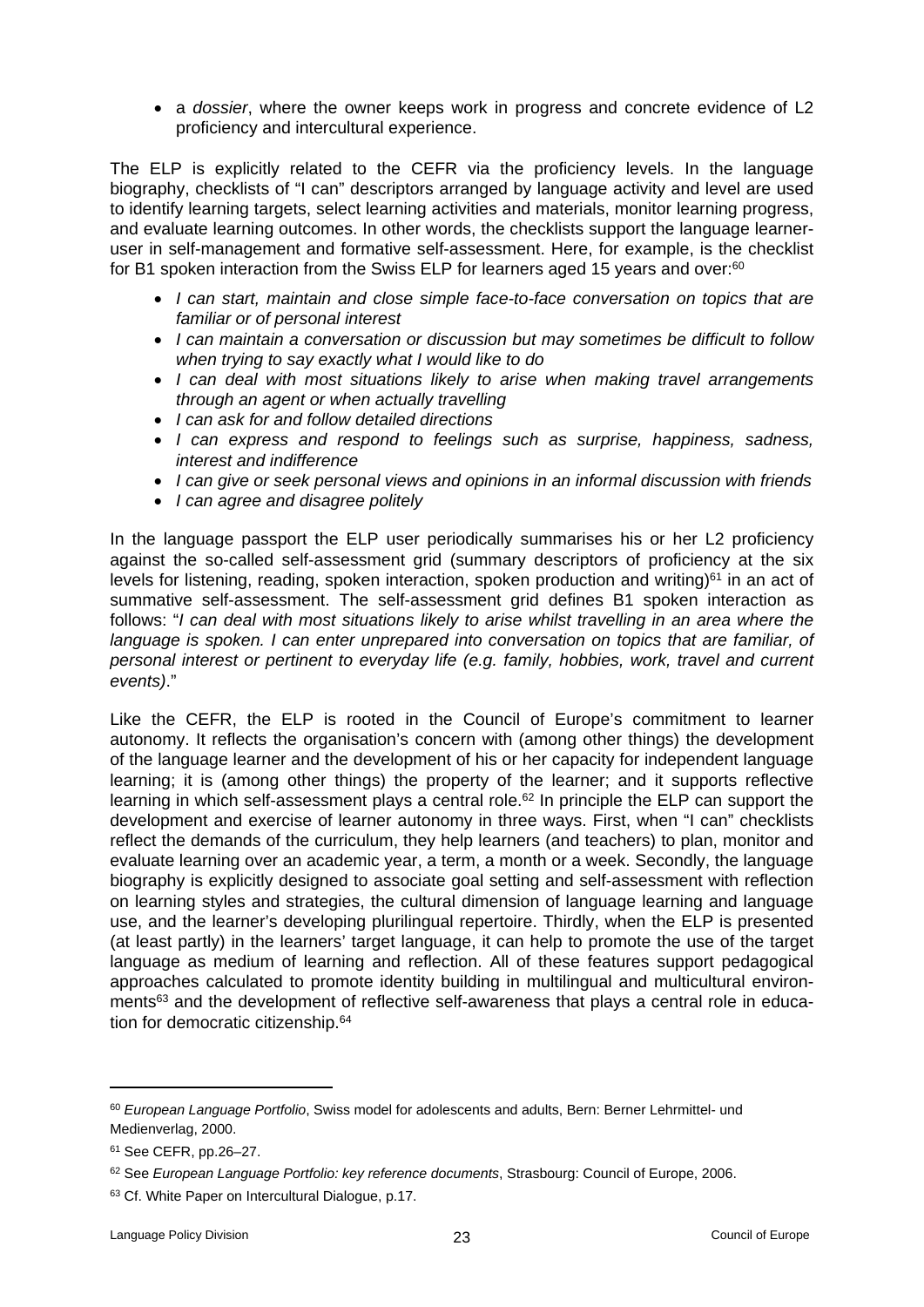Key reference documents:

[Resolution on the European Language Portfolio](http://www.coe.int/T/DG4/Portfolio/?L=E&M=/main_pages/documents.html), Strasbourg: Council of Europe, 2000.

*[European Language Portfolio: key reference](http://www.coe.int/T/DG4/Portfolio/?L=E&M=/main_pages/validation.html) [documents](http://www.coe.int/T/DG4/Portfolio/?L=E&M=/main_pages/validation.html)*, Strasbourg: Council of Europe, 2006.

- D. Little (ed.), *[The European Language Portfolio in use: nine examples](http://www.coe.int/T/DG4/Portfolio/?L=E&M=/main_pages/documents.html),* Strasbourg: Council of Europe, 2003.
- R. Schärer, *[Final Report on the ELP Pilot Project \(1998–2000\)](http://www.coe.int/T/DG4/Portfolio/?L=E&M=/main_pages/documents.html)*, Strasbourg: Council of Europe, 2000.
- R. Schärer, *[Consolidated Report on the ELP Project \(2001–2004\)](http://www.coe.int/T/DG4/Portfolio/?L=E&M=/main_pages/documents.html)*, Strasbourg: Council of Europe, 2004.
- M. Stoicheva, G. Hughes & H. Speitz, *[The European Language Portfolio: an impact study](http://www.coe.int/t/dg4/portfolio/default.asp?l=e&m=/main_pages/welcome.html)*, Strasbourg: Council of Europe, 2009.

#### <span id="page-23-0"></span>**3.3 Example 1 – teaching English as a second language in Irish primary schools**

From the mid 1990s schools in Ireland began to receive large numbers of pupils whose home language was neither English nor Irish. In 1999 the Department of Education and Science (DES) determined that such pupils should be assigned to a mainstream class appropriate to their age but provided with two years of English language support delivered on a withdrawal basis. In practice "withdrawal" amounts to a maximum of one special English language class each day in primary schools and several classes a week in post-primary schools. This policy recognizes the importance of involving newcomer pupils in mainstream curriculum learning from the outset; but it also acknowledges their need for English language support until they have achieved a level of proficiency that allows them to participate freely in classroom interaction. In 2000 the DES gave Integrate Ireland Language and Training  $(III)$ <sup>65</sup> the task of devising English language curricula (to be known as English Language Proficiency Benchmarks), developing learning materials, and mediating curricula and materials to teachers via an ongoing programme of in-service seminars. Similar but separate programmes were implemented for the primary and post-primary sectors; for the sake of brevity this summary focuses exclusively on the primary sector.<sup>66</sup>

English language support classes are intended to provide newcomer pupils with sharply focused instruction that facilitates their involvement in mainstream curriculum learning. The classes give teachers an opportunity to focus on language issues that are irrelevant to pupils already conversationally fluent in the language of schooling, to provide additional explanation and reinforcement, and to engage newcomer pupils in more sustained interaction than is typically possible in a mainstream class of perhaps 30 pupils. The theme and focus of English language classes are largely determined by what is going on in the mainstream classroom. Thus it was necessary for the English Language Proficiency Benchmarks to be fully and explicitly rooted in the national primary curriculum. The DES also wanted them to

<sup>&</sup>lt;sup>64</sup> For a discussion of portfolio approaches to learning and assessment within the broader agenda of the LE project, see D.Little & M. Fleming, *Languages in Education/Languages for Education: a role for portfolio approaches?*, Strasbourg: Council of Europe, 2010.

<sup>&</sup>lt;sup>65</sup> A not-for-profit campus company of Trinity College Dublin, Integrate Ireland Language and Training was funded by the Department of Education and Science from 1999 to 2008.

<sup>66</sup> The curricula, teaching/learning materials and various other supports developed for primary and post-primary sectors are available at http://www.ncca.ie/iilt.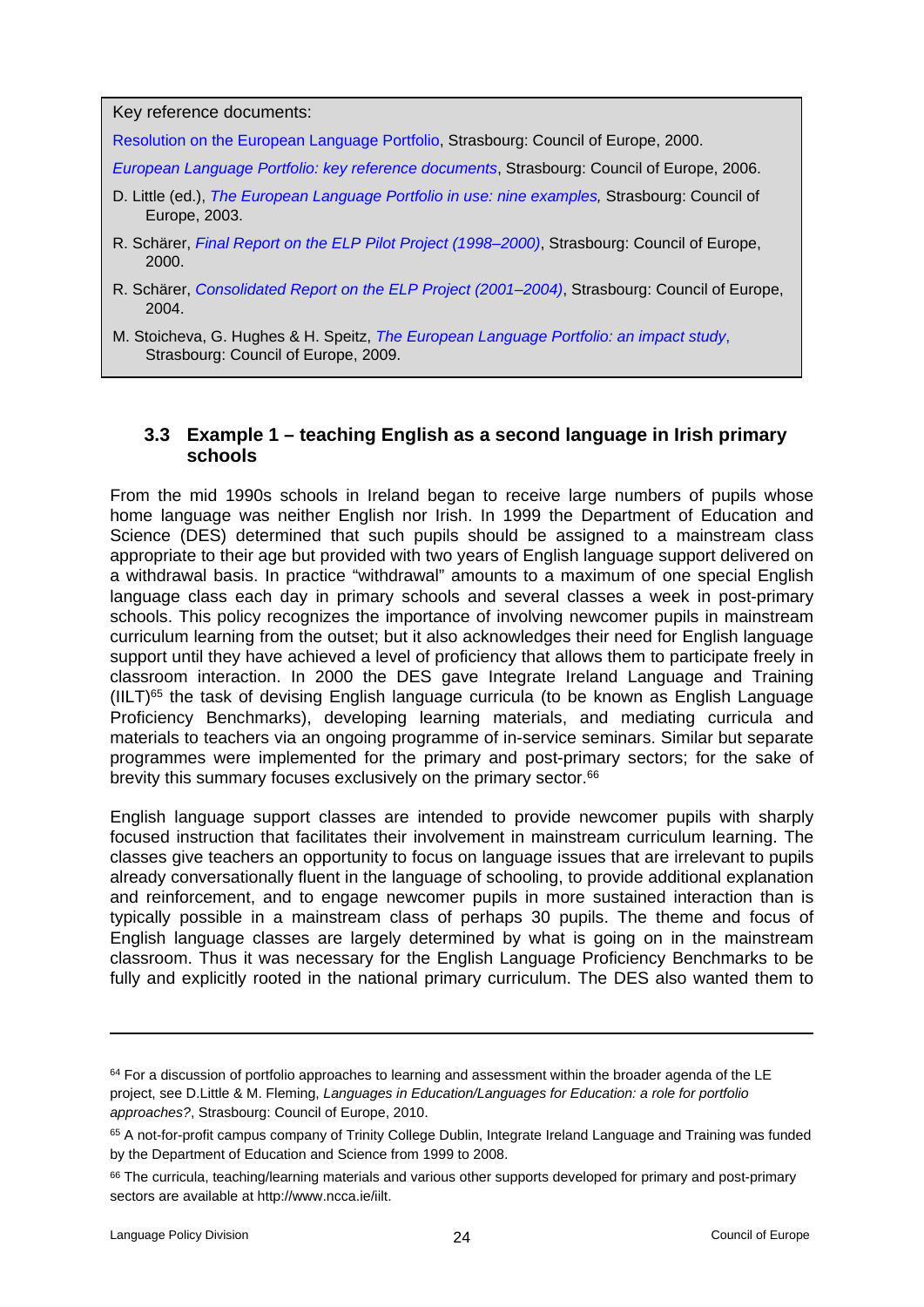reflect the gradually expanding communicative capacity of newcomer pupils, from the beginning to the point at which they could participate fully in classroom communication.

In order to achieve the first of these goals, IILT made a close study of the multi-volume primary curriculum and worked with two teacher focus groups to identify recurrent curriculum themes that gradually coalesce into the subjects of the senior primary and post-primary curricula. The thirteen themes identified were: MYSELF; OUR SCHOOL; FOOD AND CLOTHES; COLOURS, SHAPES AND OPPOSITES; PEOPLE WHO HELP US; WEATHER; TRANSPORT AND TRAVEL; SEASONS, HOLIDAYS AND FESTIVALS; THE LOCAL AND WIDER COMMUNITY; TIME; PEOPLE AND PLACES IN OTHER AREAS; ANIMALS AND PLANTS; CARING FOR MY LOCALITY. In order to achieve the second goal, IILT decided to adapt the first three levels of the CEFR. "Can do" descriptors for the different communicative activities in the CEFR's self-assessment grid and illustrative scales were compared with the results of observations carried out in a number of primary classrooms. Then a summary of the proficiency targets for the three levels was written for the activities of LISTENING, READING, SPOKEN INTERACTION, SPOKEN PRODUCTION, and WRITING. This yielded the so-called "global benchmarks of communicative proficiency", presented in the form of a grid (five activities at three levels). The CEFR's competence scales for vocabulary, grammar, phonology and orthography provided the basis for a second grid that in very simple terms plots the growth of those four dimensions of underlying linguistic competence. Finally, the global benchmarks were rewritten in terms of each of the recurrent curriculum themes to produce thirteen further thematically oriented grids ("units of work").

The principal implementation tool for the benchmarks is a version of the European Language Portfolio, at the centre of which are thirteen checklists of "I can" descriptors derived from the benchmarks, one for each recurrent curriculum theme. Altogether the checklists comprise almost two hundred tasks, all of them related to curriculum learning and spread across the three proficiency levels of the benchmarks: a developing communicative repertoire that gives newcomer pupils steadily increasing access to what is going on in their mainstream classroom. All validated ELPs must allow their users to capture their plurilingual profile by recording all the languages they know, whether they have learnt them at school or elsewhere. The Irish ELP for primary newcomers is no exception. The language passport and the language biography contain pages on which pupils record the various languages they know and the different contexts in which they use them. Teachers are encouraged to use these parts of the ELP to valorise pupils' home and other languages, and where possible, parents are encouraged to translate the main headings in the language passport into their home language.

Teachers were quick to accept the Benchmarks and the ELP. The former reflected their experience of learner progression in the language support classroom and helped them to plan their classes and monitor their pupils' progress; while the latter provided a ready means not only of mediating the ESL curriculum to pupils but also of making them aware of their progress. In addition, the ELP quickly became an important source of information for mainstream class teachers, school principals, parents and inspectors.<sup>67</sup> In due course IILT developed simple communicative tests based on the benchmarks, which were piloted in schools, revised following analysis of test performances, and circulated to schools by the DES in 2008.<sup>68</sup>

 $67$  In each of the last two years of its existence IILT sold 5,000 copies of its ELP to primary schools, which implies that more than 80% of the children receiving English language support were using it.

<sup>68</sup> For further information, see D. Little & B. Lazenby Simpson, "Using the CEF to develop an ESL curriculum for newcomer pupils in Irish primary schools", in K. Morrow (ed.), *Insights from the Common European Framework*, Oxford: Oxford University Press, 2004, pp.91–108; D. Little, "The Common European Framework of Reference for Languages and the European Language Portfolio: involving learners and their judgements in the assessment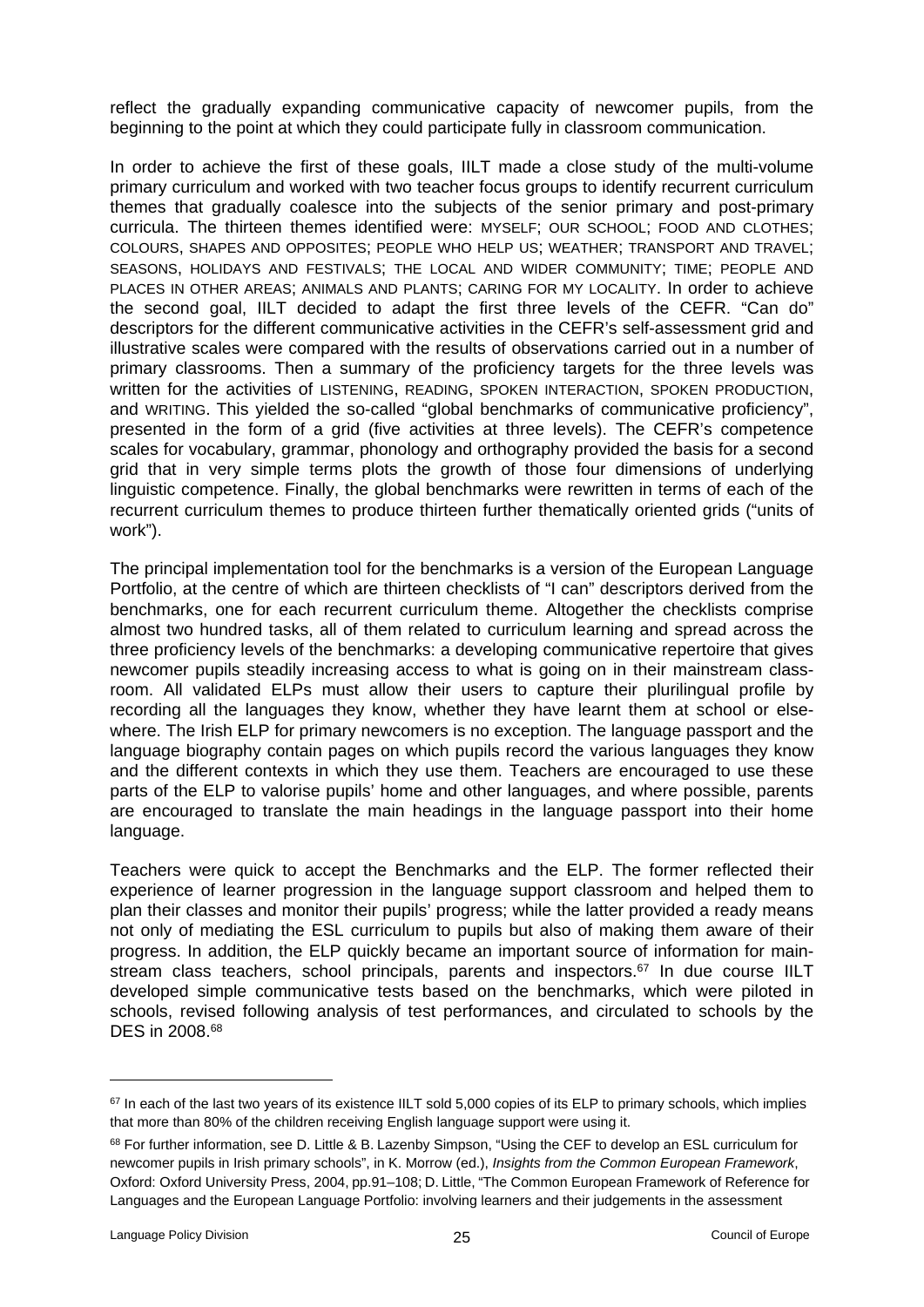Research in progress has used the benchmarks to frame an analysis of the English language development of eighteen newcomer pupils receiving language support during the school year 2007–2008.<sup>69</sup> Each pupil progressed strictly according to the benchmarks levels; in other words, none of them produced an utterance appropriate to level A2 without first producing utterances at level A1, and none produced an utterance at level B1 without first producing utterances at level A2. By the end of their first year of English language support most pupils were on their way to achieving A2, and B1 proficiency was achieved (at least by the pupils in this study) towards the end of their second year of support. This developmental trajectory was matched by a steady growth in linguistic competence, measured by mastery of nouns, verbs, pronouns, articles, prepositions, and auxiliaries, and the development of structural complexity, negative and question forms, and clause linkage.

#### Key reference documents:

- *English Language Proficiency Benchmarks for non-English-speaking pupils at primary level*, Version 2.0, Dublin: Integrate Ireland Language and Training, 2003. Available at [http://www.ncca.ie/iilt;](http://www.ncca.ie/iilt) accessed 5 July 2010.
- *European Language Portfolio* model for use in primary education with a specific target group: immigrants learning the language of the host country (Accreditation no. 11.2001, rev. 2004), Dublin: Integrate Ireland Language and Training, 2004. Available at [http://www.ncca.ie/iilt:](http://www.ncca.ie/iilt) accessed 5 July 2010.

#### <span id="page-25-0"></span>**3.4 Example 2 – supporting the teaching and learning of Romani**

The Curriculum Framework for Romani (CFR)<sup>70</sup> was developed by the Language Policy Division as part of the Council of Europe's comprehensive approach to Roma and Traveller issues. Work on the CFR was informed by the various documents available on the *[Roma and](http://www.coe.int/t/dg3/romatravellers/Default_en.asp)  [Travellers](http://www.coe.int/t/dg3/romatravellers/Default_en.asp)* section of the Council of Europe's website<sup>71</sup> and by a group of Roma/Romani experts.

The CFR draws on the descriptive categories and first four proficiency levels of the CEFR (A1–B2). It is organised according to themes, situations and contexts relevant to Roma society and culture: MYSELF AND MY FAMILY; THE HOUSE/CARAVAN AND ITS ACTIVITIES; MY COMMUNITY; AT SCHOOL; FOOD AND CLOTHES; FESTIVALS AND CELEBRATIONS; TRAVEL AND

process", *Language Testing* 22 (2005), pp.321–336; D. Little & B. Lazenby Simpson, "Teaching immigrants the language of the host community: two object lessons in the need for continuous policy development", in J. C. Alderson (ed.), *The Politics of Language Education: Individuals and Institutions*, Clevedon: Multilingual Matters, 2009, pp.104–124.

 $69$  The research is being carried out by Bronagh Ćatibušić in the Centre for Language and Communication Studies, Trinity College Dublin. During the school year 2007–2008, 154 English language lessons (approximately 80 hours) were audio-recorded in three primary schools and samples of pupils' written work were collected. The subsequent analysis focused on 18 pupils from 10 different national backgrounds (mostly East European and Asian), who spoke at least 10 different languages from a range of language families (e.g., Slavic, Romance, Sino-Tibetan). The pupils were between 4 and 10 years old (the majority were under 8); some were in their first and some in their second year of English language support. The findings reported here emerge from a mixed methods analysis of 7,455 speaking turns, each of which was coded according to (i) its benchmark level and topic, (ii) interactional criteria drawn from Conversation Analysis, and (iii) the linguistic features commonly focused on in second language acquisition research.

<sup>70</sup> Available at [http://www.coe.int/t/dg4/linguistic/minorities\\_romani2008\\_EN.asp?](http://www.coe.int/t/dg4/linguistic/minorities_romani2008_EN.asp) [\(www.coe.int/lang](http://www.coe.int/lang) Section Minorities and Migrants)

<sup>71</sup> [www.coe.int/romatravellers](http://www.coe.int/romatravellers)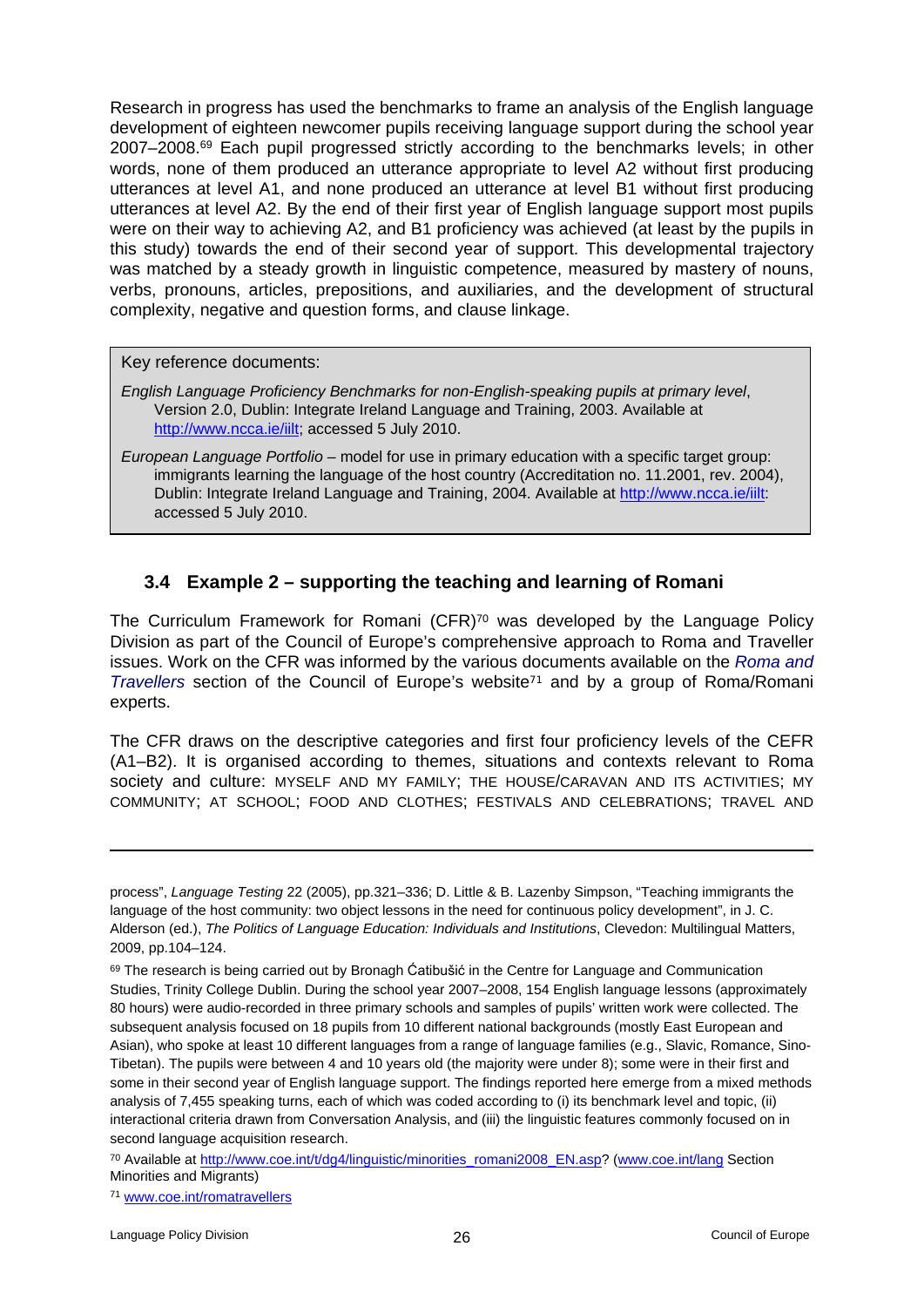TRANSPORT; TIME, SEASONS, WEATHER; NATURE AND ANIMALS; ROMA CRAFTS AND PROFESSIONS; HOBBIES AND THE ARTS.

*Romanipe*, the distinctive Roma ethos, is clearly more than a theme. It is relevant to all other themes and essential to learning and understanding the code for living that is expressed in part through the Romani language. Thus the descriptors for *Romanipe* provide a central reference point for curriculum designers, materials developers and teachers. They are intended to ensure that learning Romani includes learning the code for living and to remind/ inform professionals who are distanced from the code or who are not Roma themselves.

The CFR is intended to provide a common basis for developing syllabuses and curriculum guidelines, textbooks and other learning materials, and examinations in school systems across Europe. It takes account of the needs of three age groups: 3–6 years, 7–10 years, 11–14 years; and three distinct sociolinguistic situations: the teaching of Romani to children who do not hear or speak Romani at home, to children who are not fluent in Romani, though their parents, grandparents and other members of the community speak the language in their presence, and to children who are fluent in Romani but who need to develop their skill in using the language as an instrument of formal learning (Romani as language of schooling). The CFR also takes account of a significant difference between the learning of Romani by Roma children and the learning of foreign languages in general education. In the latter case a new language draws the learner into a new culture, whereas the teaching of Romani aims to give learners *linguistic* access to a culture that is already familiar to them and in this way to deepen their sense of Roma identity and their involvement in the culture.

A curriculum for Romani based on the CFR should develop learners' awareness of the broader Romani-speaking community (in other countries, areas, etc.); promote respect for the historical and cultural aspects of the Roma way of life (*Romanipe* in particular); engage parents, other family members and the larger community as much as possible; use and strengthen the strong oral tradition of the Roma people; build connections between past and present and inspire interest and pride in the Roma heritage; encourage learners to use technology in the course of their learning (audio and video recording, IT, internet, e-mail, etc.); use interesting and authentic learning activities to support engagement with the skills of listening, speaking, reading and writing; show clearly the relationship between learning the language and using it in daily life.

The grid for each theme in the CFR (five activities, four levels) is followed by a checklist of "I can" descriptors that imply possible classroom activities and can be used to record progress in learning. The checklists played a central role in the design of the two generic ELPs that the Language Policy Division has developed to support the teaching/learning of Romani, one for learners aged 6–11 and the other for learners aged 11–16. Both models prompt learners to record and think about their plurilingual and pluricultural identity and to reflect specifically on their linguistic and cultural identity as Roma. Both models also support the development of intercultural awareness, the setting of learning targets and the self-assessment of learning outcomes. There are many interconnections between the different themes of the CFR, so it is unlikely that a cycle of learning will focus on just one checklist. For example, if pupils have worked on a project entitled "An important festival or celebration in my family or community", they may be able to record learning achievement on five checklists: MYSELF AND MY FAMILY, FESTIVALS AND CELEBRATIONS, MY COMMUNITY, FOOD AND CLOTHES, THE HOUSE/CARAVAN AND ITS ACTIVITIES.

Both ELPs for learners of Romani are designed to help users think about themselves as members of a community, as learners in general and language learners in particular, as young people with future potential, as participants in a history and culture that reach far back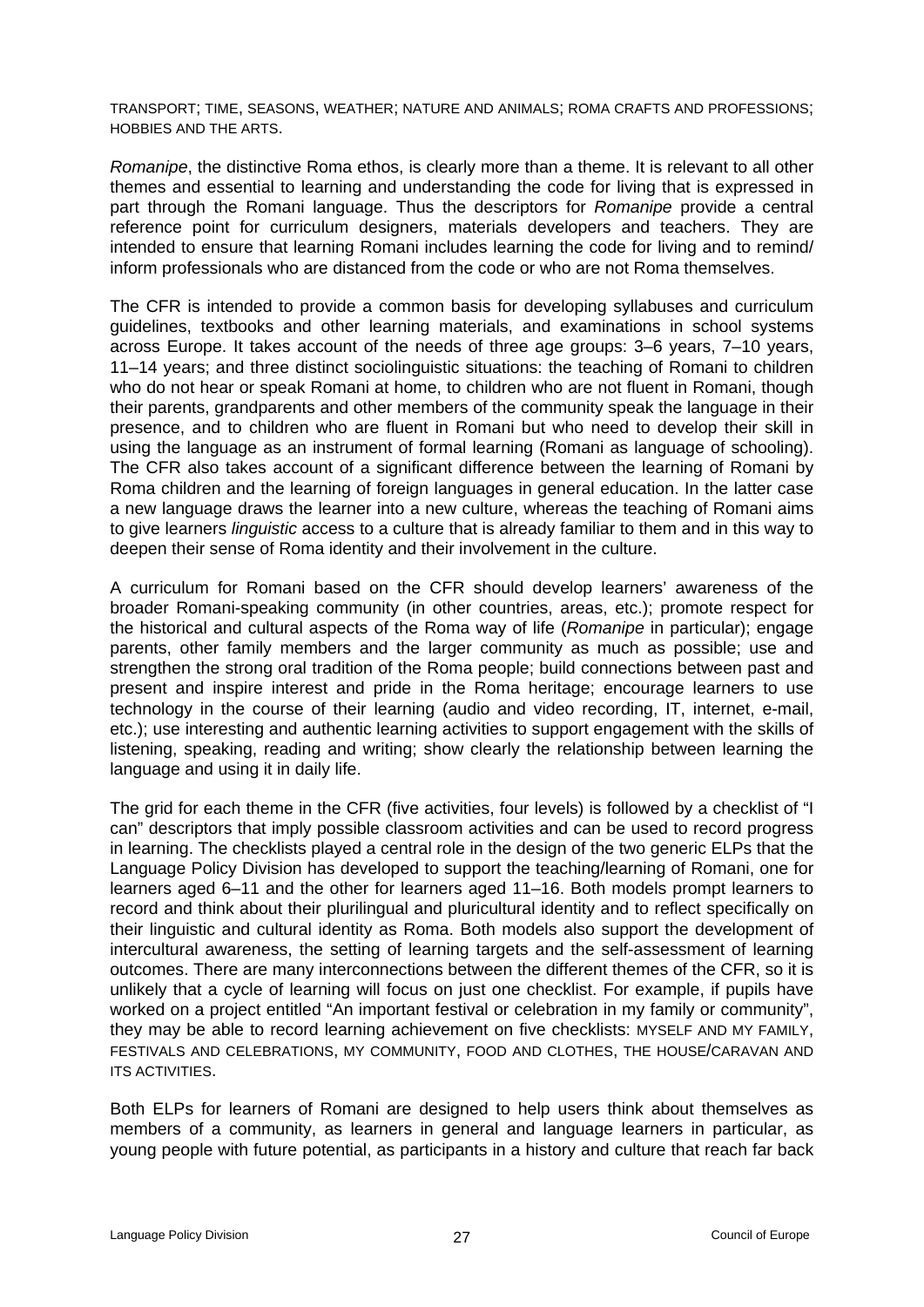into the past, and as carriers of that history and culture into the future. In other words, they are designed to promote explicit identity building<sup>72</sup> and to raise learners' self-esteem.

Since it was first launched in June 2007 the CFR has been piloted in two countries. In the Czech Republic it has been used to shape the design of learning materials and activities for learners at secondary and university levels; in Sweden it has been translated into Swedish, mediated to teachers via several conferences, and used to develop teaching materials. A two-year project entitled "Enhancing Romani language education in schools in Europe" was launched in the autumn of 2009 as a support activity of the European Centre for Modern Languages. The aims of the project are to pilot the CFR and the two ELPs in five countries (Austria, Czech Republic, Finland, Serbia, Slovak Republic), to develop a set of teachertraining modules, and to adapt existing and develop new teaching materials to support use of the ELPs.

Key reference documents (also available [online](http://www.coe.int/t/dg4/linguistic/Minorities_Romani_Pub_EN.asp#TopOfPage) *(*[www.coe.int/lang](http://www.coe.int/lang)  *Minorities and Migrants Romani Seminar 2008*):

*Curriculum Framework for Romani*, available in Romani and English, Strasbourg: Council of Europe, 2007.

*Learning the Romani language – my European Language Portfolio*, for learners aged 6–11, Strasbourg: Council of Europe, 2008.

*European Language Portfolio – learning the Romani language*, for learners aged 11–16, Strasbourg: Council of Europe, 2008.

#### <span id="page-27-0"></span>**3.5 Some other frameworks**

As noted above, the CEFR was not developed with the language learning needs of migrant children and adolescents in mind, and any attempt to adapt it to this sphere must take this into account. It has often been observed that children and adolescents from migrant backgrounds rapidly acquire basic communication skills in the language of the host community but typically take much longer to master academic language. Thus although the CEFR levels seem to yield a useful instrument for monitoring the development of learners' communicative skills as participants in classroom discourse (as in the Irish example cited in 3.3 above), attempts to apply the levels to learners' overall language development runs the risk of concealing or distorting the growth of their capacity for informal communication. Another limitation of the CEFR, also acknowledged above, is that it defines a learning trajectory from the ability to perform simple communicative tasks and routines to advanced levels of proficiency whose definition implicates educational and/or professional use of the target language. This is an accurate reflection of progression in foreign language learning in formal educational contexts, but its unidimensionality means that it does not capture the complex interplay between the development of language proficiency and literacy skills that characterises mastery of the language of schooling. Several countries have developed curriculum and/or assessment frameworks that focus explicitly on the needs of learners for whom the language of schooling is not, at any rate to begin with, a language of communication in the home.

In Australia the state of Victoria has developed Essential Learning Standards<sup>73</sup> that define the competences to be achieved in the course of compulsory education. It has also developed an English as a Second Language (ESL) Companion<sup>74</sup> that focuses on the needs of learners for whom English is not a home language. The government of Queensland has

<sup>72</sup> See the White Paper on Intercultural Dialogue, p.17 (www..coe.int/diaogue)

<sup>73</sup> Available at<http://vels.vcaa.vic.edu.au/overview/index.html> (accessed 5 July 2010).

<sup>74</sup> Available at<http://vels.vcaa.vic.edu.au/support/esl/esl.html>(accessed 5 July 2010).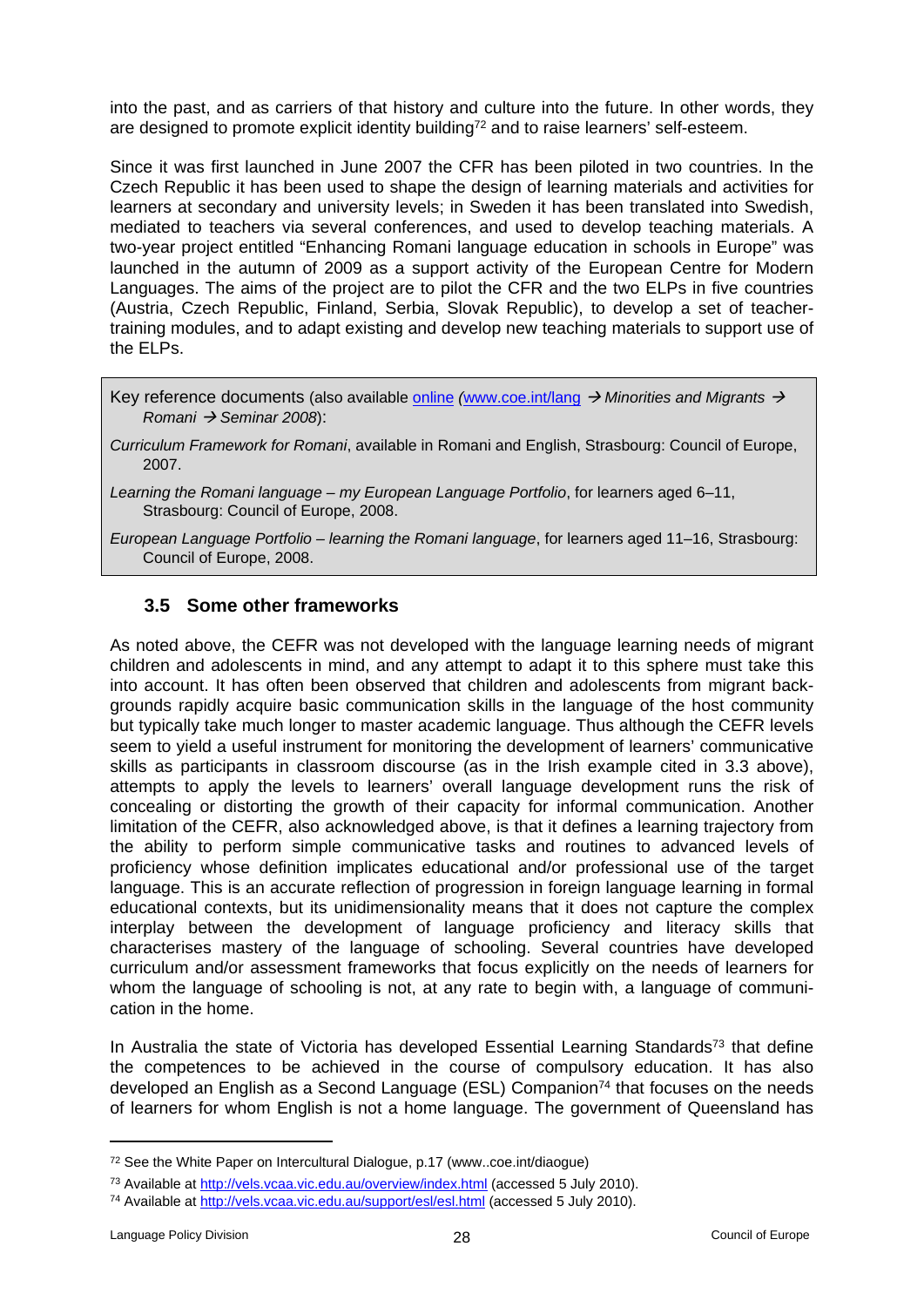developed bandscales for reading, writing, speaking and listening to guide the integration of Aboriginal and Torres Strait Islander learners.<sup>75</sup> In the United States TESOL (Teachers of English to Speakers of Other Languages) has published *ESL Standards for Pre-K-12*, 76 which enlarges on a previously published set of standards. And in the United Kingdom NALDIC (the National Association for Language Development in the Curriculum) has developed descriptors for use in the formative assessment of primary pupils from migrant backgrounds.<sup>77</sup> All of these instruments use competence descriptors that have much in common with the descriptors of the CEFR, but they mostly lack an equivalent to the CEFR's scales of language competence.

In Canada the Ontario Ministry of Education is currently developing Steps to English Proficiency (STEP), a tool for monitoring and assessing pupils for whom English is not a home language. The tool has four dimensions: (i) it addresses oral language use, reading, and writing; (ii) for each of these activities it distinguishes several focuses (for oral language use, LISTENING AND RESPONDING, SPEAKING, REFLECTION; for reading, MEANING, FLUENCY, FORM AND STYLE, REFLECTION; and for writing, DEVELOPING AND ORGANISING, FORM AND STYLE, VOCABULARY, GRAMMAR & CONVENTIONS, REVISING, REFLECTION); (iii) for each focus it defines six steps in the development of proficiency; and (iv) for each step it provides descriptors appropriate to four grade clusters (1–3, 4–6, 7–8, 9–12). The descriptors are based on teachers' observations and student performances, capture distinct performance levels, are linked to a grade-specific curriculum, and are designed to serve a diagnostic purpose. STEP's multidimensionality means that some teachers have found it cumbersome to use. The proposed solution to this problem is to develop an interactive online version of the tool, which would have the added advantage of capturing data that could be linked with other assessment data.<sup>78</sup> The pedagogical challenge posed by STEP is to find an effective way of mediating its multidimensionality to learners. The European Language Portfolio's effectiveness as a learning tool in this domain suggests one possible path of development.<sup>79</sup>

<sup>75</sup> Available at<http://education.qld.gov.au/students/evaluation/monitoring/bandscales/writing/index.html> (accessed 5 July 2010).

<sup>76</sup> Alexandria, VA: TESOL, 2006.

<sup>77</sup> Available at<http://www.naldic.org.uk/docs/research/assessment.cfm> (accessed 5 July 2010).

<sup>78</sup> This description of STEP is based on information provided by Jim Cummins.

<sup>79</sup> *Languages in Education/Languages for Education: a role for portfolio approaches?*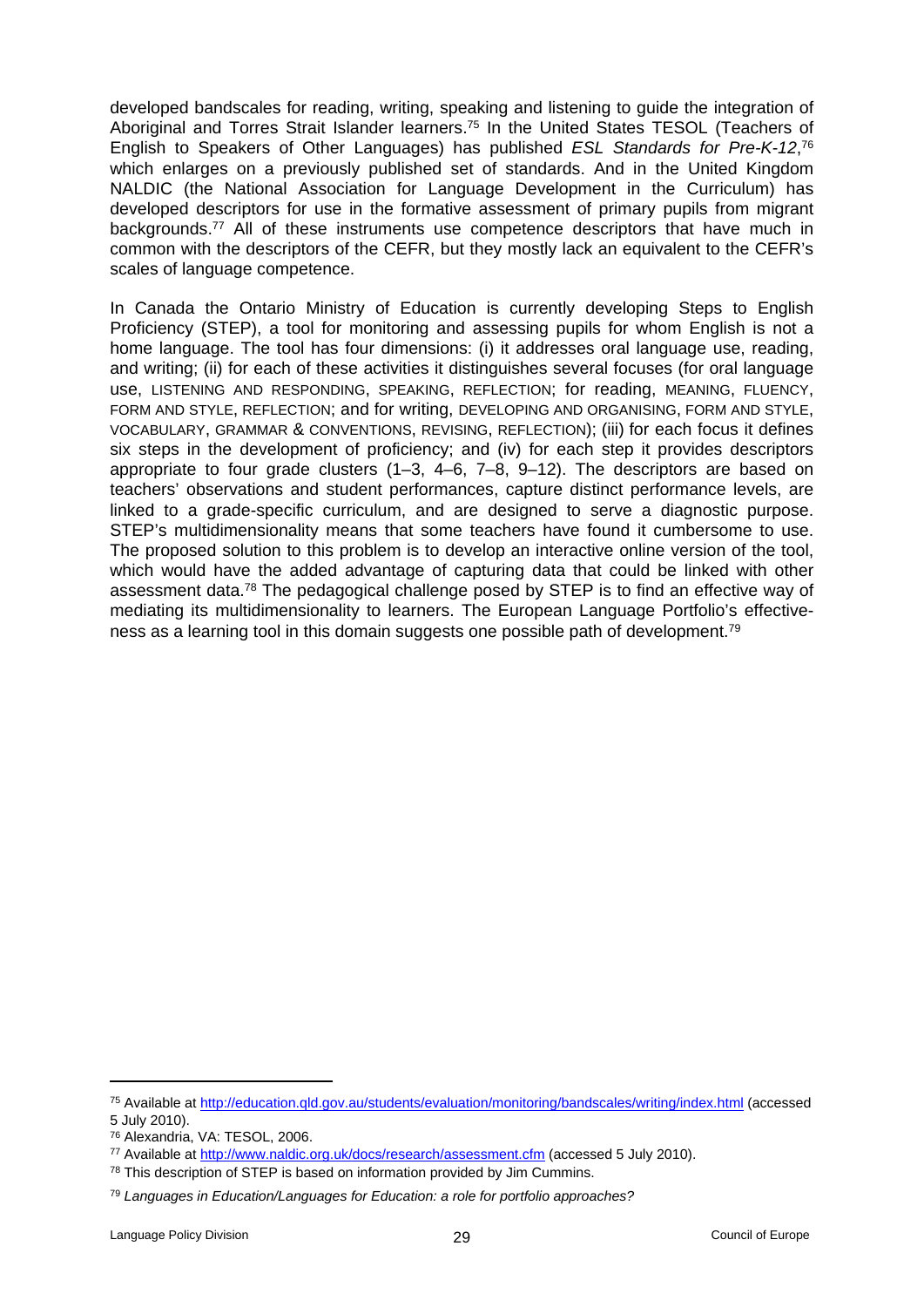### <span id="page-29-0"></span>**4 Some studies and resources that support the integration of children and adolescents from migrant backgrounds within the perspective of plurilingual and intercultural education**

#### <span id="page-29-1"></span>**4.1 Studies and resources**

So far this text has been concerned with the linguistic and educational integration of migrant children and adolescents largely from their perspective. It has summarised the Council of Europe's human rights approach to integration; discussed the great variety of linguistic situations in which children and adolescents from migrant backgrounds find themselves; reviewed some of the key issues concerning the educational role of their home language and the development of their proficiency in the language of schooling; and shown how two Council of Europe tools, the Common European Framework of Reference for Languages and the European Language Portfolio, have been used to support this latter process. However, measures to support the integration of migrant pupils are unlikely to succeed on a large scale and in the long term unless they are part of a language education policy that respects the reciprocity of the integration process and is explicitly associated with non-educational aspects of integration policy.

According to the Council of Europe, social cohesion is identifiable according to four criteria:

- equitable access to available resources:
- the respect and dignity that stem from recognition by others;
- personal and collective autonomy;
- **•** responsible participation and the ability to organise in defence of one's interests.<sup>80</sup>

These criteria apply not only to disadvantaged and vulnerable groups but to *all* members of society; and each of them implicates language, whether as medium of communication or badge of identity. The Languages in Education/Languages for Education (LE) project takes the goal of social cohesion as its starting point, arguing that all children and adolescents have a right to quality education as a precondition for social cohesion but also for the promotion of democratic citizenship and the enjoyment of other human rights.<sup>81</sup> Because language plays a central role in all teaching and learning, the project emphasizes its ubiquity and the need to develop a holistic approach that seeks to bring all languages present in a particular educational context into interaction with one another: the languages that pupils bring with them as part of their identity; the language(s) through which curriculum subjects are taught and learnt; and the languages that are included in the curriculum as subjects in their own right (which usually includes the language(s) of schooling as well as modern foreign and classical languages).

As the White Paper on Intercultural Dialogue implies, the concepts that underpin integration as a reciprocal process have consequences for individuals at a succession of institutional and community levels: pupils and teachers at the level of the classroom; pupils and their parents, teaching and non-teaching staff, principals and other managers at the level of the school; staff of all kinds in local institutions and community organizations that interact with the school; staff of all kinds in institutions and organizations that interact with the school and local community at regional and national levels. The Language Policy Division has developed a series of studies and resources that seek to take account of these dimensions and levels,

<sup>80</sup> *Concerted development of social cohesion indicators – methodological guide*, Strasbourg : Council of Europe, 2005.

<sup>81</sup> See D. Coste, M. Cavalli, A. Crisan & P.-H. van de Ven, "Plurilingual and intercultural education as a right", Strasbourg: Council of Europe, 2009 ([www.coe.int/lang](http://www.coe.int/lang) → Platform of resources and references for plurilingual and intercultural education  $\rightarrow$  Box 'The learner and the languages present in school'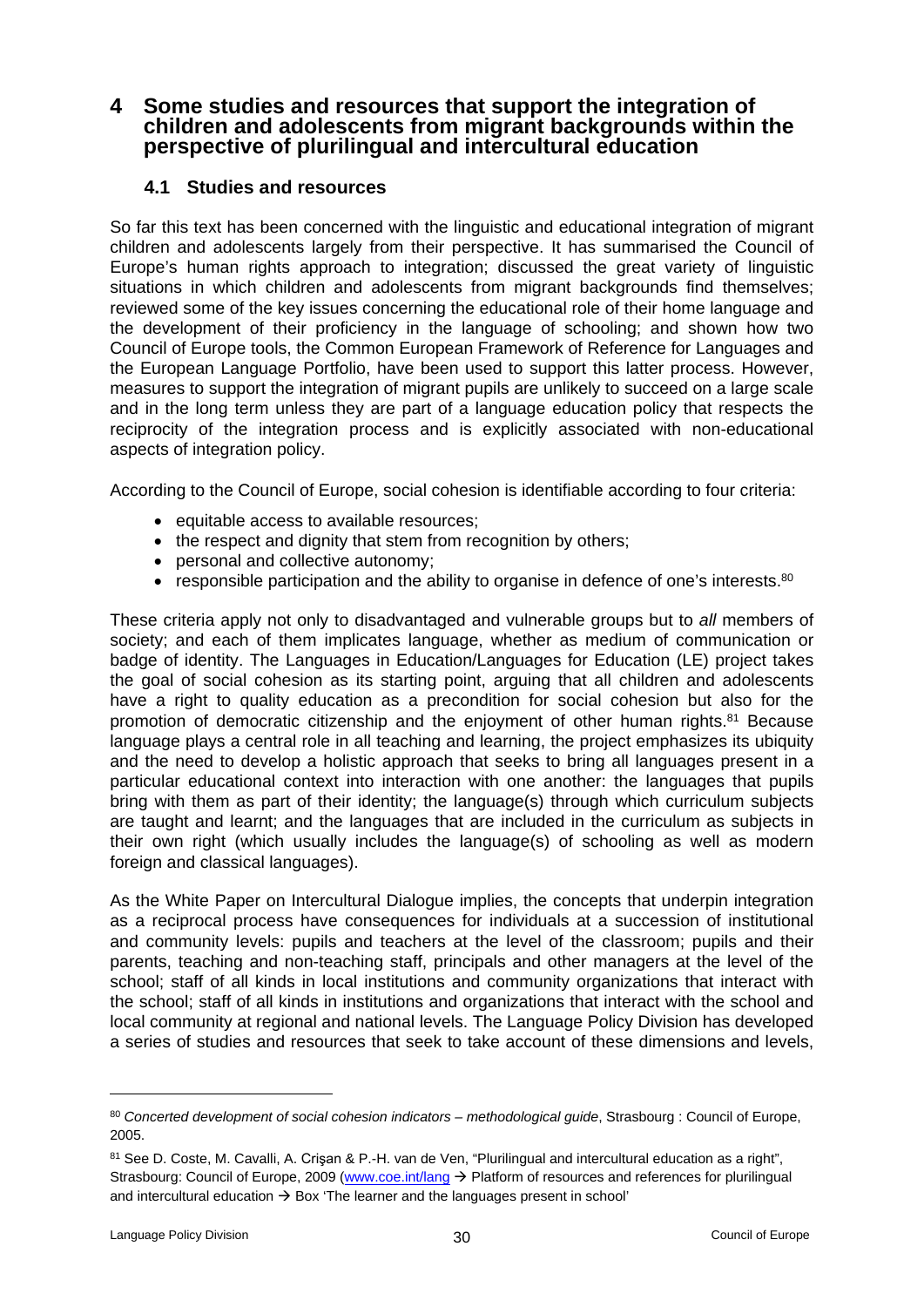with a particular focus on plurilingual and intercultural education. In the first instance the series addresses six themes, as follows:

**Diagnostics** – In order to ensure that appropriate measures are taken in respect of pupils from migrant backgrounds it is necessary to diagnose their proficiency in the language(s) of schooling and any other language(s) that they will be required to learn at school, as well as in their home language(s). Such diagnosis is essential when pupils first enter the school and at points of transition from one stage of education to the next. It may also be appropriate at other times (for example, at the end of each school year), when the school authorities need to assess the progress migrant pupils have made in order to determine what supports they need in future. Their progress in languages that are subjects in the school curriculum can be measured by whatever assessment procedures are applied to pupils who are native speakers of the language of schooling; but it will be necessary to take special steps to diagnose their progress in the language of schooling. The study by Drorit Lengyel summarises the principles that underlie diagnostics in language education, describes some of the available approaches, and explains how they can be implemented. Some of the tools described can be used to explore pupils' competence in their home language(s).

**Language of schooling** – Chapter 2 briefly discussed the distinction between conversational and academic language, pointing out that in order to achieve educational success pupils from migrant backgrounds must be more than conversationally fluent in the language of schooling: they must also master the varieties of academic language that constitute the fabric of the different curriculum subjects. All pupils face this challenge, whatever their linguistic background. However, research has established that pupils from socially and economically disadvantaged backgrounds tend to find the challenge particularly difficult to overcome. Because knowledge is virtually inseparable from the language that embodies it, the LE project takes the view that all teachers must be language teachers in the sense that they are sensitive to the language of their subject(s) and help their learners to master it. The study by Irene Pieper, Eike Thürmann and Helmut Vollmer elaborates on this theme, extending the argument of Chapter 2 and suggesting some of the ways in which schools, teachers and learners can meet the challenges of language across the curriculum.

**Realising and exploiting plurilingual repertoires** – The Council of Europe views the plurilingualism of individuals and the multilingualism of societies as positive assets. In principle plurilingualism is available to everyone because it arises from the human capacity for language. Thus the LE project believes that it is the responsibility of educational systems to help pupils realise their plurilingual potential along with their other potentials. The language, ethnicity and culture that children and adolescents from migrant backgrounds bring to school are assets that must be exploited first for their own benefit as individuals and then for the benefit of the larger school community. The study by Véronique Castellotti and Danièle Moore focuses on ways of recognising, developing and exploiting migrant pupils' plurilingual repertoires and provides links to resources developed in a number of countries and languages.

**Migrant varieties of the language of schooling** – When migrant children and adolescents arrive in their host country knowing nothing of the language of schooling, they must simultaneously master conversational and academic varieties of the language. Second and third-generation migrants typically face a different challenge. They may be conversationally fluent in the language of schooling, but their mastery of literacy in the standard language can easily be impeded by the presence of deviant forms in their idiolect. Marie-Madeleine Bertucci's study illuminates this problem with reference to the written French produced by such learners. The study has far-reaching implications for French as language of schooling and challenges linguists to carry out similar studies for other languages.